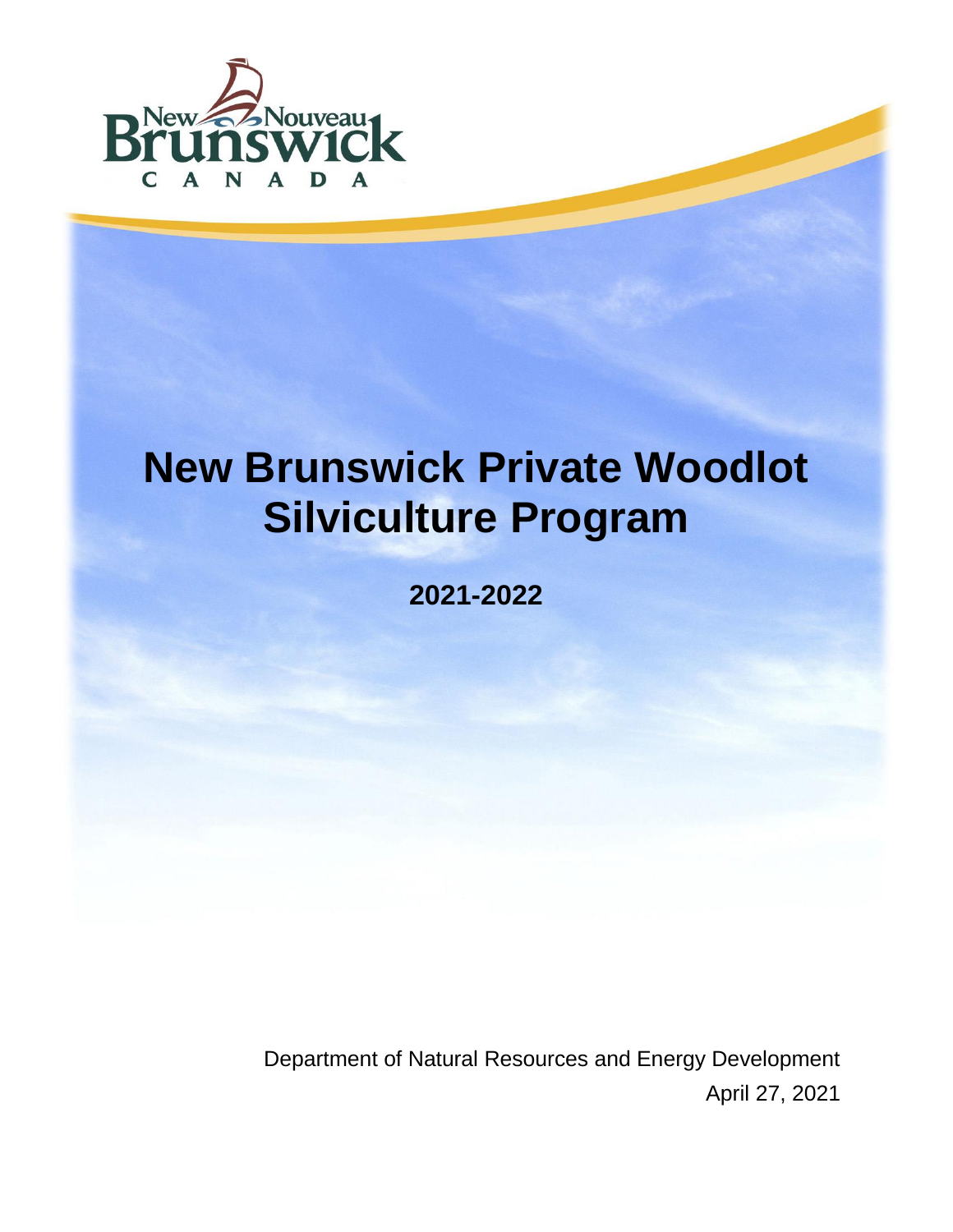#### **Table of Contents**

| Rules and Regulations Governing Activities on Private Woodlots  11             |    |
|--------------------------------------------------------------------------------|----|
|                                                                                |    |
|                                                                                |    |
|                                                                                |    |
|                                                                                |    |
|                                                                                |    |
|                                                                                |    |
|                                                                                |    |
|                                                                                |    |
|                                                                                |    |
|                                                                                |    |
|                                                                                |    |
|                                                                                |    |
| Appendix 12: Plantation Performance Monitoring - Year 3 & Year 8 or 9 33       |    |
| Appendix 13: Required Plot Sizes for Pre-Treatment Assessment & Post-Treatment |    |
|                                                                                | 34 |
|                                                                                |    |
|                                                                                |    |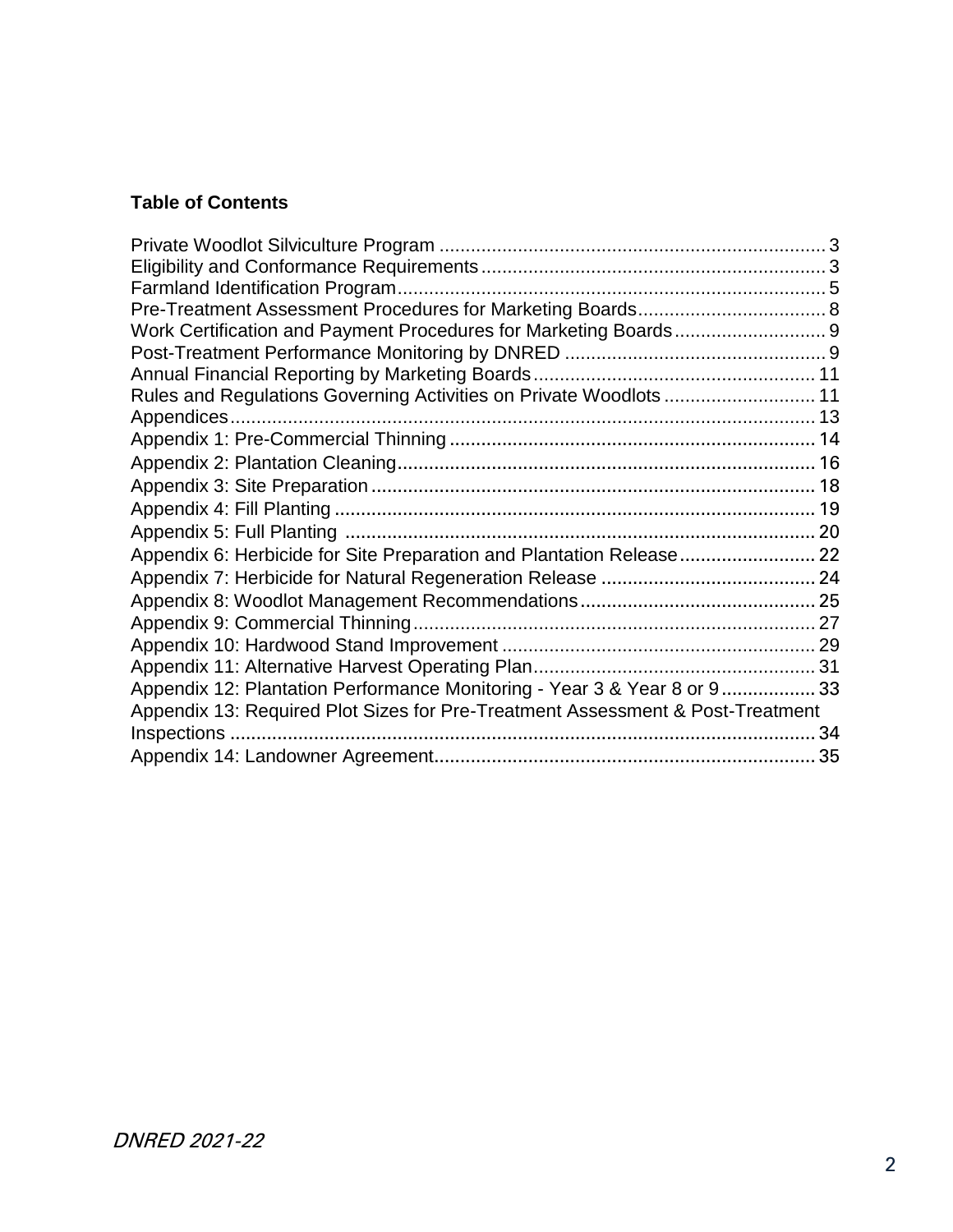#### <span id="page-2-0"></span>**Private Woodlot Silviculture Program**

Objective: Private woodlots account for 30% of New Brunswick's forests or 1.9 million hectares and are an integral component of the provincial wood supply and rural economy. To grow a sustainable supply of quality forest products which will be used in processing facilities, the provincial government partners with private woodlot owners and Forest Product Marketing Boards to fund certain silviculture treatments. These investments are expected to result in more valuable wood products available for harvest earlier than without such treatment. For more information on the value of the forest industry to New Brunswick, visit [www.nbforestry.com.](http://www.nbforestry.com/)

Administration: The Private Woodlot Silviculture Program is administered by the Forest Operations and Development (FOD) branch of the Department of Natural Resources and Energy Development (DNRED). Participation by woodlot owners is voluntary and the program is available to woodlot owners through one of the seven Forest Products Marketing Boards. Coordination is performed by the New Brunswick Federation of Woodlot Owners (NBFWO). Performance monitoring is done by DNRED FOD branch and Regional staff. Financial oversight is performed by the New Brunswick Forest Products Commission.

Funding: Program funding is determined annually based on a cost-sharing arrangement whereby government contributes a percentage of the total estimated treatment cost. The woodlot owner is expected to contribute the remainder of the total treatment cost. The cost-sharing percentage contributed by government and the resulting rates (\$/hectare) paid by DNRED for eligible treatments may be adjusted as required.

The total estimated cost (\$/hectare) for an eligible silviculture treatment includes the estimated costs to perform the work as well as estimated costs for Marketing Board administration. These administrative costs may include costs for pre-assessments of potential lands, post-treatment measurements, payment processing and on-going evaluation of treated sites. The maximum allowable Marketing Board administration deduction is 20% of the annual DNRED program funding for each Board.

Table 1 lists the current cost-sharing percentage contributed by government, the treatment activities currently available under the program, and the rates paid for each treatment type (including the Marketing Board administration cost).

#### <span id="page-2-1"></span>**Eligibility and Conformance Requirements**

Private Woodlot: As defined in the *Forest Products Act* and not be held by a Crown Timber Licensee, Sub-Licensee or Crown Corporation.

Property Size: Privately owned property, as identified by the PID number, is to be 5 hectares (ha) or larger.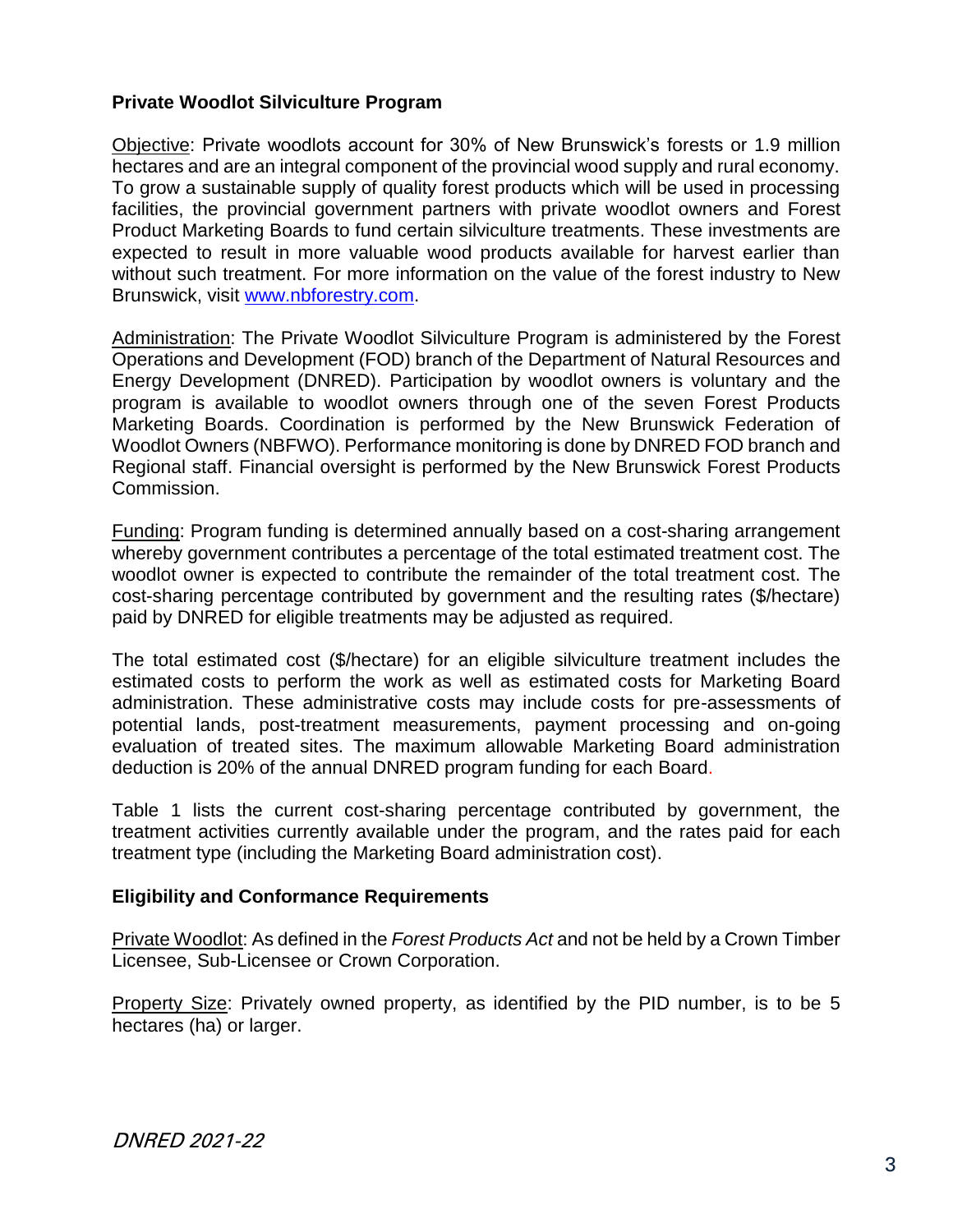A property of less than 5 ha may be eligible if it is adjacent to other property owned by the same landowner and is separated from that other property by a trail, road, railroad, utility corridor or highway, and, in conjunction with the other property, is ≥5 ha.

Investment Timeframe: There should be reasonable expectation that Woodlot Management Recommendations and treatments carried out under this program will enhance the volume and/or quality of forest products over at least a 10-year timeframe. Where site or stand conditions, incidence of disease or insect damage or landowner objectives suggest this expectation will not be met, such properties are not eligible for treatments under this program.

Sustainable Forestry: Any property which has received treatments under this program and then has been harvested without consideration for capturing the optimal value of forest products, minimizing waste and avoiding damage to other forest resources is not eligible for subsequent treatments under this program. For example; complete harvesting of a healthy 30-year old plantation cannot be followed by a planting treatment under this program.

Climate Change Adaptation: Treatment prescriptions and approvals shall be made with consideration to climate change adaptation. Refer to NBFWO project: *Building Capacity of New Brunswick Woodlot Owners to Adapt to Climate Change*. At this time, evidence shows that balsam fir is a high-risk species (will not adapt well to anticipated climate change). Red Maple and Red Oak have been identified as a species that will be highly adaptable. Some standards in this manual have been modified with consideration to this evidence.

Professional Certification: Any treatment prescriptions or Woodlot Management Plans developed under the Private Woodlot Silviculture Program must be signed by a Registered Professional Forester or Certified Forest Technician.

Work Area Size: For all silviculture treatment activities funded under this program, the minimum size work area is 0.2 ha. Funding claims for total work area less than 0.2 ha will not be accepted. Work blocks of less than 0.2 ha included as part of a larger claim will not be accepted.

Woodlot Management Recommendations are considered a treatment category and are available for eligible properties 5 ha or larger only. To be eligible for funding an entire PID numbered property area must be included in the management plan (see Appendix 8). Any exception to this requirement must be approved by DNRED.

Limits for Annual Funding: Marketing Boards are responsible for ensuring woodlot owners have fair access to the program and to this end, a Marketing Board may establish limits for annual cost sharing funding to individual woodlot owners.

Publishing of Treatment Locations: Any property which has received treatments under this program may have its location published for the purposes of operating the program.

DNRED 2021-22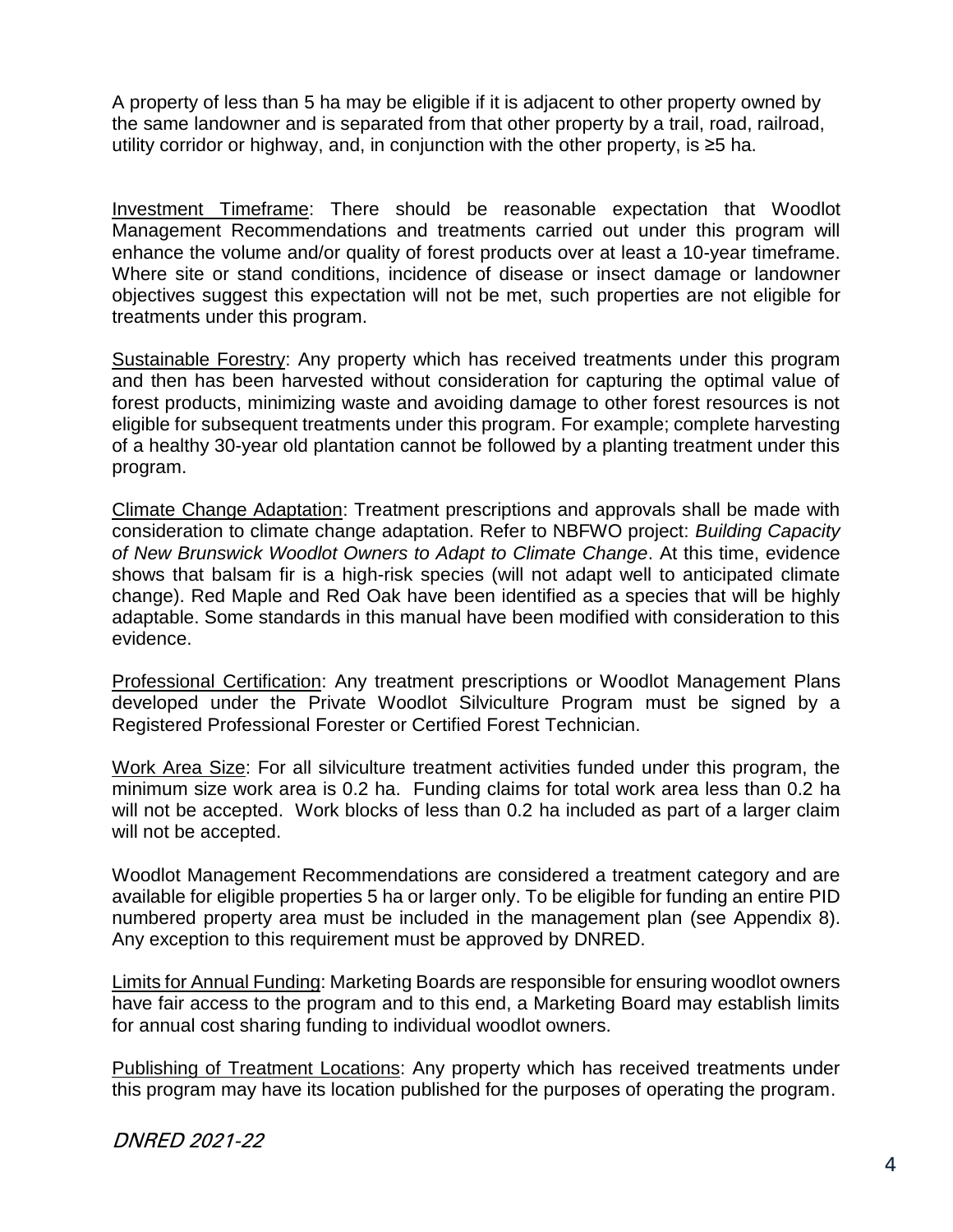By participating in the program, landowners authorize and consent to the disclosure and use of the treatment location information for forest inventory, public education or other purposes related to the program.

Personal and financial information collected are subject to the *Right to Information and Protection of Privacy Act.*

DNRED Access to Private Woodlots: Any property that has received treatments under this program may be inspected by DNRED staff members for compliance with criteria, rules and regulations outlined in this manual. For these purposes, DNRED staff members may enter upon and pass through these private properties without being liable for trespass at any time during or after treatment.

#### <span id="page-4-0"></span>**Farmland Identification Program**

Participation in the Private Woodlot Silviculture Program with land registered in the Provincial Farm Land Identification Program (FLIP) may affect continued eligibility for property tax deferrals.

Prior to participating in the Private Woodlot Silviculture Program, landowners of FLIP registered property are advised to discuss the implications with their Marketing Board representative, or with the FLIP Registrar at **(506) 453-2252.**

More information on the FLIP program is available at: [http://www2.gnb.ca/content/gnb/en/services/services\\_renderer.14296.Farm\\_Land\\_Ident](http://www2.gnb.ca/content/gnb/en/services/services_renderer.14296.Farm_Land_Identification_Program_.html) [ification\\_Program\\_.html.](http://www2.gnb.ca/content/gnb/en/services/services_renderer.14296.Farm_Land_Identification_Program_.html)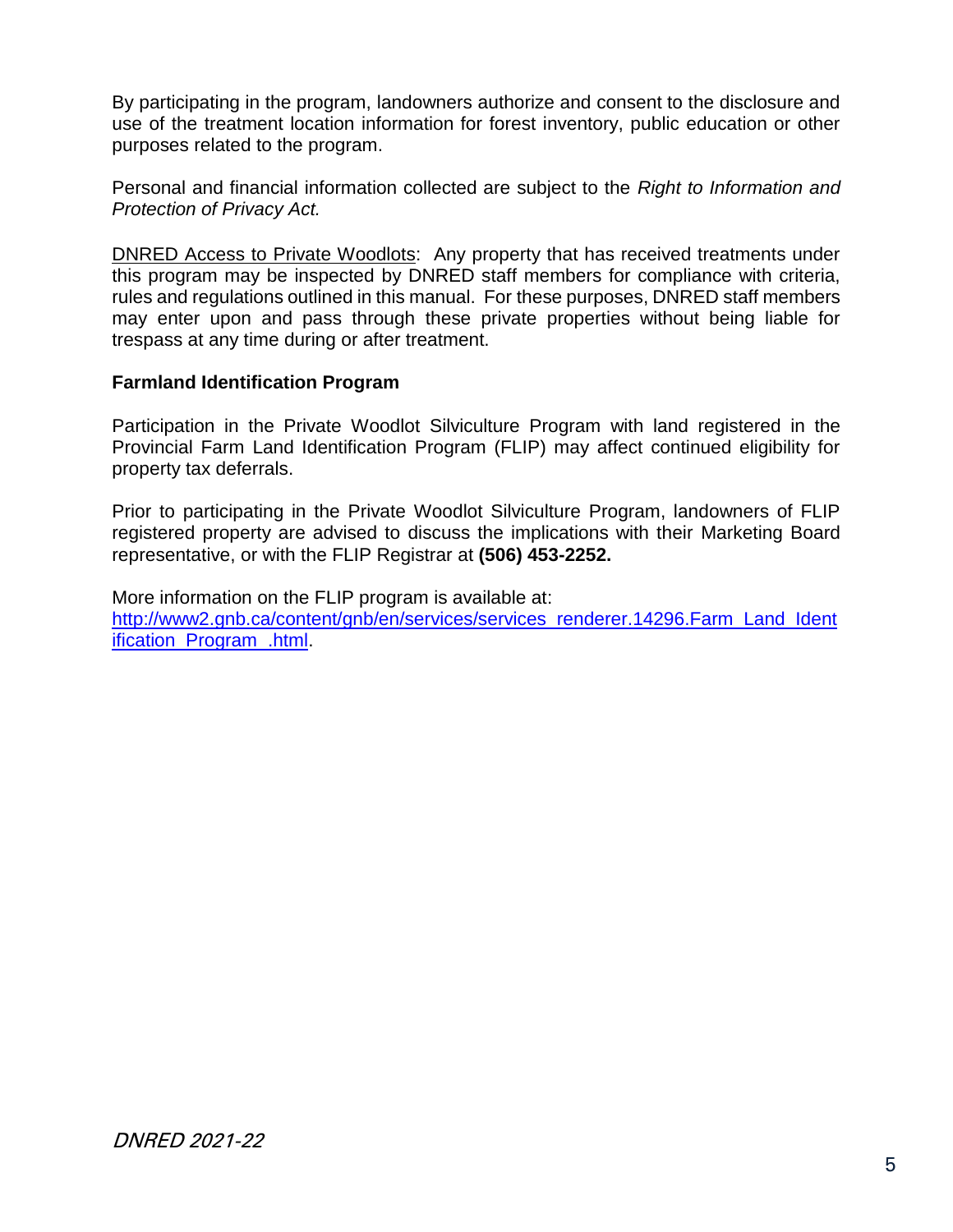### **Table 1. Private woodlot silviculture program treatment cost-sharing for 2021-22.**

| 2021-22                              |             |                                                                          |              |                                    |
|--------------------------------------|-------------|--------------------------------------------------------------------------|--------------|------------------------------------|
|                                      |             |                                                                          |              |                                    |
| <b>Treatment</b><br><b>Type Code</b> | <b>Site</b> | <b>Description</b>                                                       | Rate<br>Code | Rate/ha<br>(DNRED<br>contribution) |
| <b>Plantation Establishment</b>      |             |                                                                          |              | 90:10 Cost-Sharing                 |
| <b>FP</b>                            | farmland    | full planting                                                            | 335          | \$768                              |
| <b>FP</b>                            | farmland    | full planting with site preparation - herbicide aerial                   | 356          | \$990                              |
| <b>FP</b>                            | farmland    | full planting with site preparation - herbicide ground                   | 355          | \$1,186                            |
| <b>FP</b>                            | farmland    | full planting with site preparation - C&H plow                           | 347          | \$1,240                            |
| FP                                   | farmland    | full planting with site preparation - disc trencher                      | 345          | \$1,128                            |
| <b>FP</b>                            | farmland    | full planting with site preparation - drags                              | 346          | \$1,144                            |
| <b>BP</b>                            | forest      | full planting (no site preparation)                                      | 50           | \$905                              |
| <b>BP</b>                            | forest      | full planting (previous site preparation)                                | 194          | \$768                              |
| <b>BP</b>                            | forest      | full planting with site preparation - herbicide ground                   | 353          | \$1,186                            |
| <b>BP</b>                            | forest      | full planting with site preparation - herbicide aerial                   | 354          | \$990                              |
| <b>BP</b>                            | forest      | full planting with site preparation - C&H plow                           | 311          | \$1,240                            |
| <b>BP</b>                            | forest      | full planting with site preparation - disc trencher                      | 309          | \$1,128                            |
| <b>BP</b>                            | forest      | full planting with site preparation - drags                              | 310          | \$1,144                            |
| <b>FP</b>                            | farmland    | full planting (DNRED seedlings)                                          | 362          | \$458                              |
| <b>FP</b>                            | farmland    | full planting (DNRED seedlings) with site preparation - herbicide aerial | 363          | \$680                              |
| <b>FP</b>                            | farmland    | full planting (DNRED seedlings) with site preparation - herbicide ground | 364          | \$876                              |
| FP                                   | farmland    | full planting (DNRED seedlings) with site preparation - C&H plow         | 365          | \$930                              |
| <b>FP</b>                            | farmland    | full planting (DNRED seedlings) with site preparation - disc trencher    | 366          | \$818                              |
| FP                                   | farmland    | full planting (DNRED seedlings) with site preparation - drags            | 367          | \$834                              |
| <b>FP</b>                            | farmland    | full planting (DNRED seedlings) (previous site preparation)              | 377          | \$458                              |
| <b>BP</b>                            | forest      | full planting (DNRED seedlings) (no site preparation)                    | 368          | \$595                              |
| <b>BP</b>                            | forest      | full planting (DNRED seedlings) (previous site preparation)              | 369          | \$458                              |
| <b>BP</b>                            | forest      | full planting (DNRED seedlings) with site preparation - herbicide ground | 370          | \$876                              |
| <b>BP</b>                            | forest      | full planting (DNRED seedlings) with site preparation - herbicide aerial | 371          | \$680                              |
| <b>BP</b>                            | forest      | full planting (DNRED seedlings) with site preparation - C&H plow         | 372          | \$930                              |
| <b>BP</b>                            | forest      | full planting (DNRED seedlings) with site preparation - disc trencher    | 373          | \$818                              |
| <b>BP</b>                            | forest      | full planting (DNRED seedlings) with site preparation - drags            | 374          | \$834                              |
| <b>Site Preparation</b>              |             |                                                                          |              | 90:10 Cost-Sharing                 |
| <b>FS</b>                            | farmland    | site preparation - herbicide aerial                                      | 352          | \$249                              |
| <b>FS</b>                            | farmland    | site preparation - herbicide ground                                      | 351          | \$418                              |
| <b>FS</b>                            | farmland    | site preparation - C&H plow                                              | 342          | \$472                              |
| <b>FS</b>                            | farmland    | site preparation - disc trencher                                         | 340          | \$360                              |
| <b>FS</b>                            | farmland    | site preparation - drags                                                 | 341          | \$376                              |
| <b>BS</b>                            | forest      | site preparation - herbicide aerial                                      | 350          | \$249                              |
| <b>BS</b>                            | forest      | site preparation - herbicide ground                                      | 349          | \$418                              |
| <b>BS</b>                            | forest      | site preparation - C&H Plow                                              | 308          | \$472                              |

*DNRED 2021-22* 6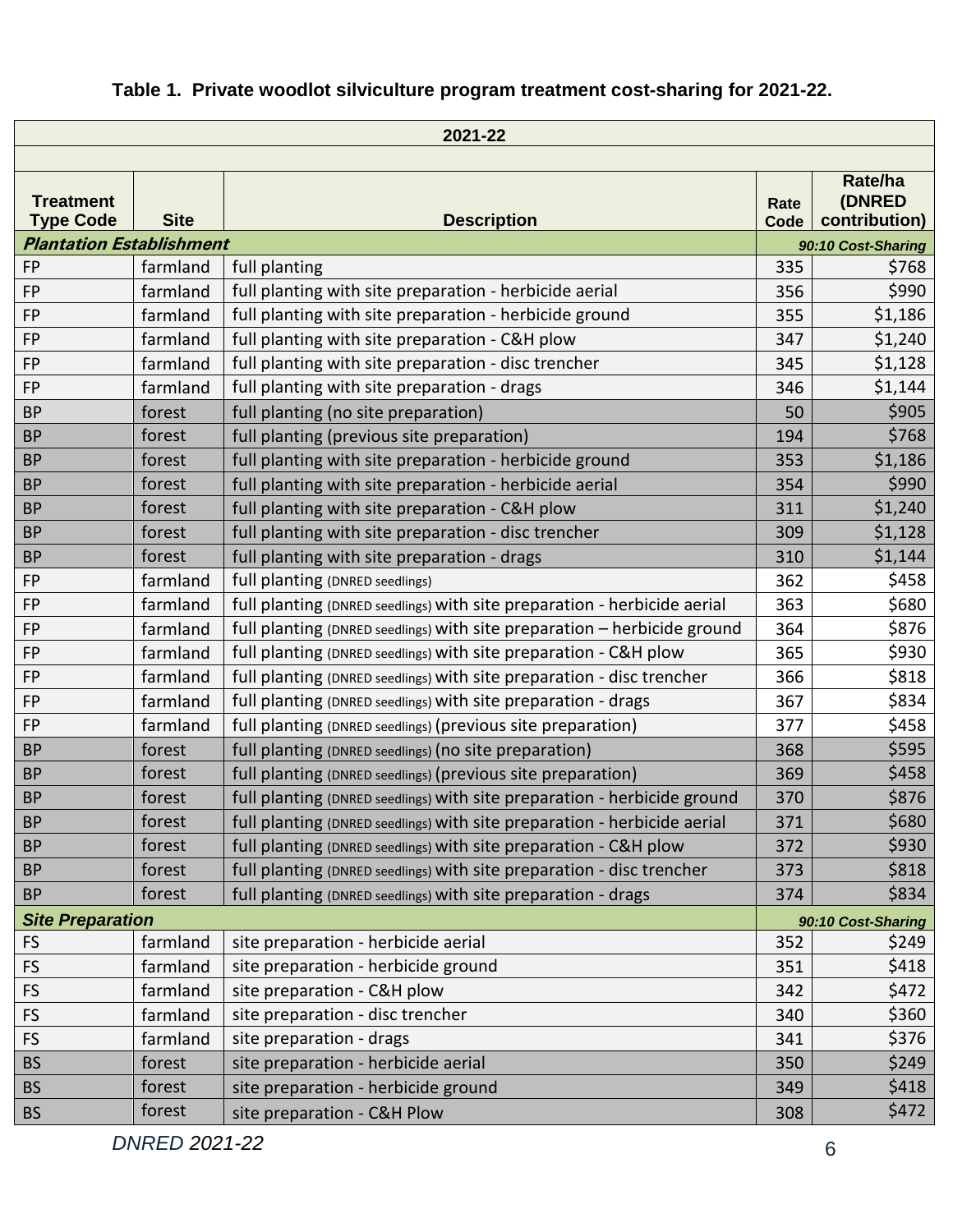| <b>BS</b>                | forest   | site preparation - disc trencher        | 306 | \$360               |
|--------------------------|----------|-----------------------------------------|-----|---------------------|
| <b>BS</b>                | forest   | site preparation - drags                | 307 | \$376               |
| <b>Fill Planting</b>     |          |                                         |     | 90:10 Cost-Sharing  |
| FF                       | farmland | fill planting                           | 336 | \$626               |
| <b>BF</b>                | forest   | fill planting                           | 46  | \$626               |
| FF                       | farmland | fill planting (DNRED seedlings)         | 375 | \$316               |
| <b>BF</b>                | forest   | fill planting (DNRED seedlings)         | 376 | \$316               |
| <b>Herbicide Release</b> |          |                                         |     | 90:10 Cost -Sharing |
| FH.                      | farmland | herbicide release aerial                | 338 | \$249               |
| <b>FH</b>                | farmland | herbicide release ground                | 337 | \$418               |
| <b>BH</b>                | forest   | herbicide release aerial                | 334 | \$249               |
| <b>BH</b>                | forest   | herbicide release ground                | 333 | \$418               |
| <b>Thinning</b>          |          |                                         |     | 90:10 Cost-Sharing  |
| <b>BC</b>                | forest   | full plantation cleaning                | 339 | \$742               |
| <b>BC</b>                | forest   | full plantation cleaning (high density) | 357 | \$1038              |
| <b>BT</b>                | forest   | pre-commercial thinning                 | 331 | \$1038              |

| Treatment<br><b>Type Code</b> | <b>Site</b> | <b>Description</b>                                           | Rate<br>Code | Rate/ha<br>(DNRED<br>contribution) |
|-------------------------------|-------------|--------------------------------------------------------------|--------------|------------------------------------|
|                               |             | <b>Management Planning / Harvest-based</b>                   |              |                                    |
| <b>PM</b>                     | forest      | woodlot management recommendations (per document + \$5/ha if |              |                                    |
|                               |             | > 40 ha to maximum \$800)                                    | 600          | \$500                              |
| <b>PM</b>                     | forest      | woodlot management recommendation for a 5-10 ha property     | 605          | \$200                              |
| <b>CT</b>                     | forest      | commercial thinning                                          | 700          | \$700                              |
| <b>TH</b>                     | forest      | hardwood stand improvement <sup>2</sup>                      |              | \$700                              |
| <b>OP</b>                     | forest      | operating plan <sup>2</sup>                                  | 702          | \$400                              |
| <b>Forest Measurements</b>    |             |                                                              |              |                                    |
| <b>FM</b>                     | forest      | permanent sampling plot (PSP) re-measurement                 | 601          | \$1400                             |
| <b>FM</b>                     | forest      | PSP establishment (commercial thinning)                      | 602          | \$2650                             |
| <b>FM</b>                     | forest      | PSP establishment (hardwood stand improvement)               | 603          | \$2250                             |
| <b>FM</b>                     | forest      | PSP establishment (operating plan)                           | 604          | \$2250                             |

²maximum \$140/ha for Board Administration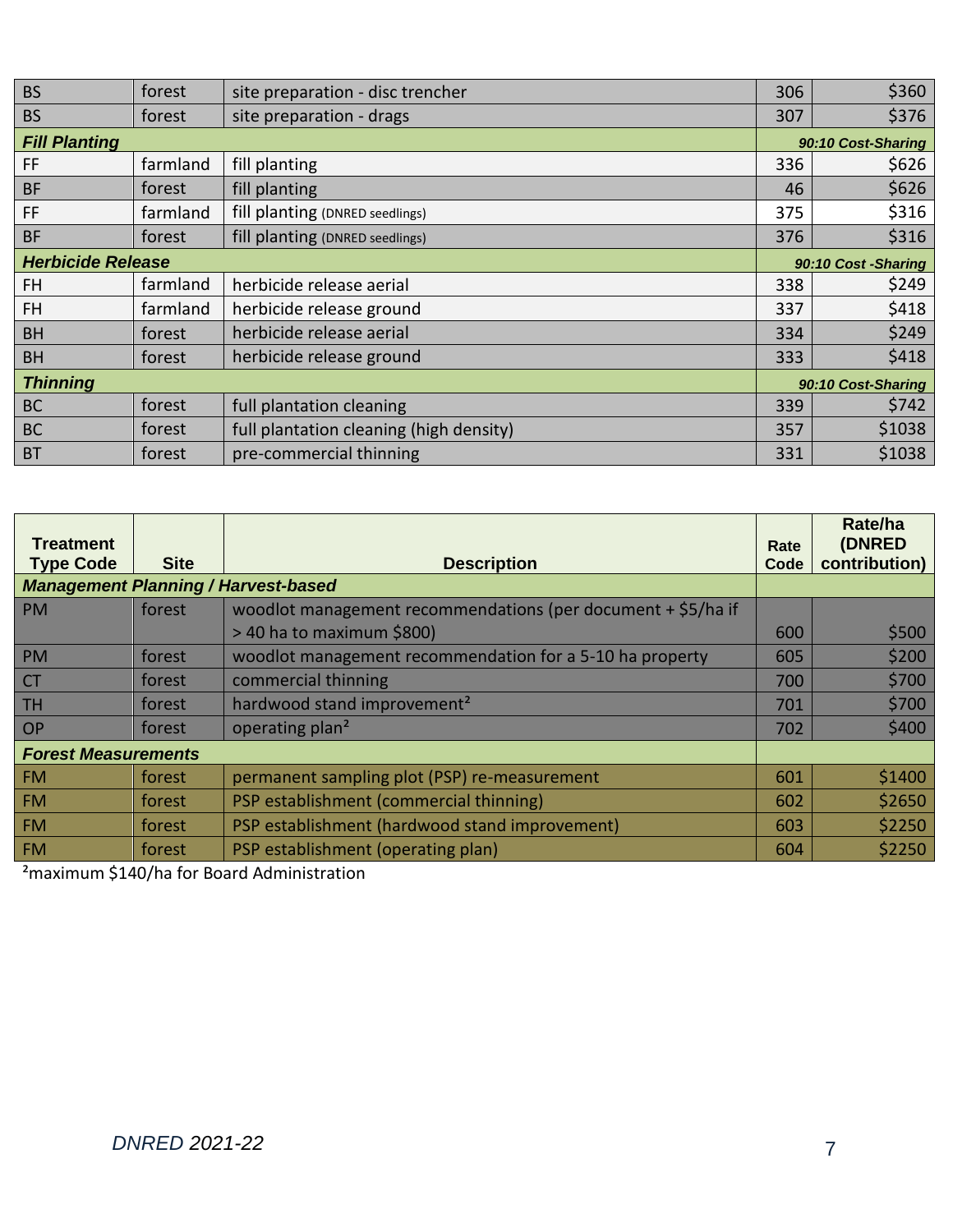#### <span id="page-7-0"></span>**Pre-Treatment Assessment Procedures for Marketing Boards**

Criteria: Criteria developed for each silviculture treatment type are summarized in Appendices 1-11.

*Note*: *Pre-treatment approval must be obtained from DNRED for treatment of any sites which do not meet all required criteria*.

Multiple Treatments: Other than herbicide plantation release on forest sites (see Appendix 6), no work area will be funded through this program more than once for any given treatment type.

Signed Landowner Agreement: In order for any work under this program on a private woodlot to qualify for funding, the *Landowner Agreement* (see Appendix 14) must be signed. A signed Landowner Agreement is needed for each treatment on a private woodlot (identified by the PID number). If the private woodlot changes hands and the new owner(s) want to participate in the program, then a new landowner agreement must be signed. A Marketing Board may also have an existing version of a landowner agreement. In that case, the Marketing Board's own landowner agreement will be valid and attached to the signed DNRED Landowner Agreement.

Perimeter Marking: To facilitate post-treatment inspection, all treatment area perimeters must be marked by Marketing Board staff (or contractors), by tying distinctive colored flagging tape at each corner and ≤ 25 m intervals along boundaries of the entire perimeter of the work area represented on the post-treatment shapefile. All mapped voids should have perimeters marked with a different color ribbon than treatment sidelines. When more than one parcel (PID) is included in a work area, property lines should be clearly marked**,**  and, the number of hectares treated on each PID clearly noted on the certification submission.

Sampling Procedures: Plot size requirements for pre-treatment assessment and posttreatment inspections are summarized in [Appendix 13: Required Plot Sizes](#page-33-0) for Pre-Treatment [Assessment & Post-Treatment Inspections.](#page-33-0)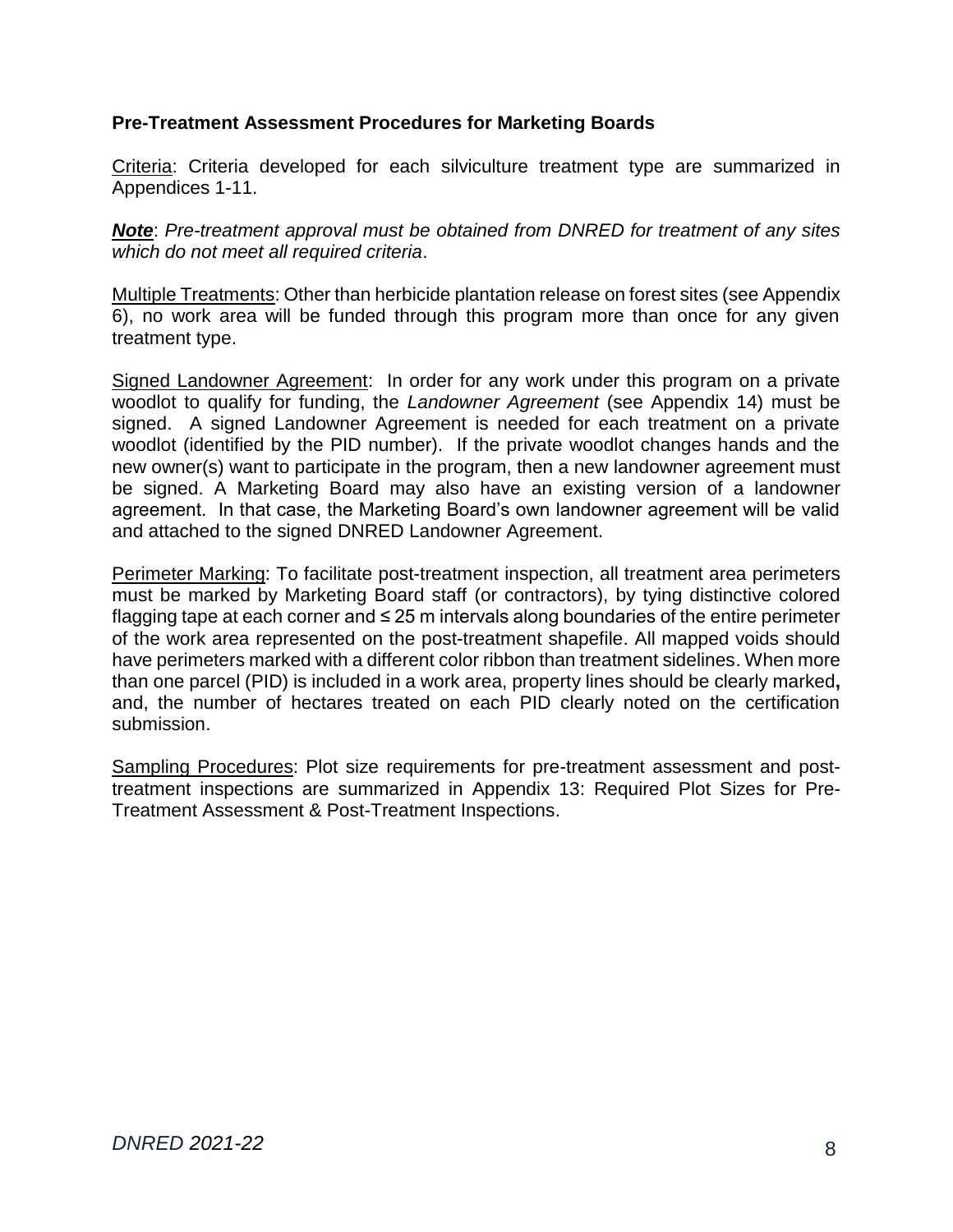#### <span id="page-8-0"></span>**Work Certification and Payment Procedures for Marketing Boards**

Submission Procedures: Work certification data for all completed program treatments will be submitted digitally by the Marketing Board using the Electronic Silviculture System (E-Silv) Transfer File Structure. By submitting this data, the Marketing Board certifies that the treatment has met the requirements and criteria listed in this manual and any additional site specific DNRED requirements.

Submission Timing: Marketing Boards must submit completed treatment data on a regular basis (i.e. within 30 days of treatment completion). The following deadlines for posttreatment certification submission will be applied:

| <b>Treatment Type</b>                                                                  | <b>Deadline for all submissions</b> |
|----------------------------------------------------------------------------------------|-------------------------------------|
| Herbicide                                                                              | 1 October                           |
| Site Preparation                                                                       | 1 December                          |
| Planting                                                                               | 1 October                           |
| Pre-commercial Thinning, Plantation Cleaning                                           | 1 January                           |
| Commercial Thinning, Hardwood Stand Improvement,<br>Alternative Harvest Operating Plan | 31 March                            |
| <b>Plantation Performance Reports</b>                                                  | 1 May                               |

**Note:** Failure to submit post-treatment certification records to E-Silv within required timelines may result in payment delay.

Program Payment Coordination: The NBFWO will coordinate the following on behalf of the Marketing Boards:

- allocation of program funding among Marketing Boards;
- payment invoicing to DNRED;
- <span id="page-8-1"></span>• ensuring reporting timelines are met by Marketing Boards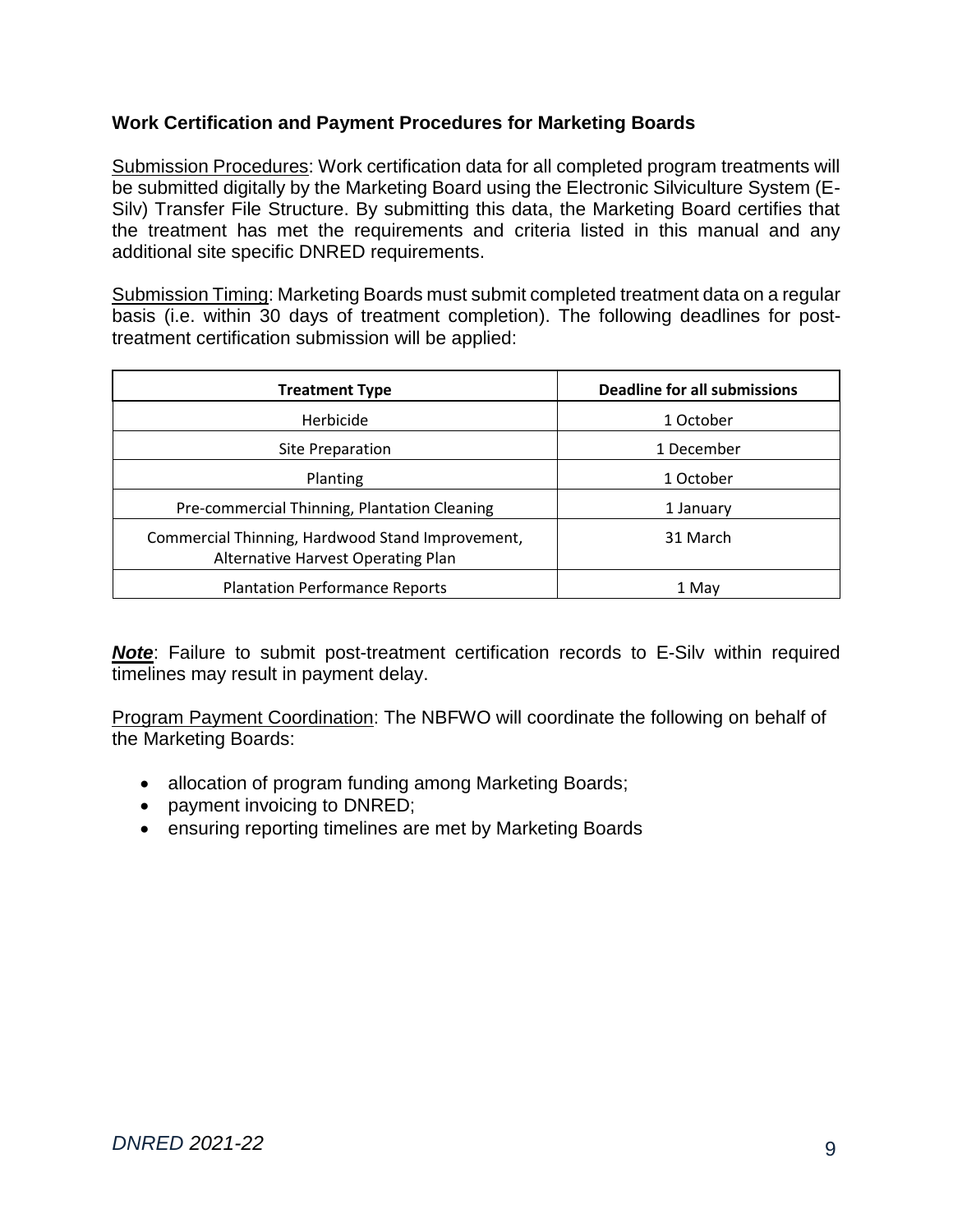#### **Post-Treatment Performance Monitoring by DNRED**

Random Auditing: DNRED staff will conduct random inspections, by area (ha), across each treatment type to verify compliance with both treatment criteria and site area (ha) treated, as follows:

| <b>Treatment Type</b>                                                                         | <b>Auditing intensity</b> |
|-----------------------------------------------------------------------------------------------|---------------------------|
| Planting/ Site Preparation                                                                    | $\geq$ 20 %               |
| Herbicide                                                                                     | $\geq$ 20 %               |
| Pre-commercial Thinning, Plantation Cleaning                                                  | $\geq 10 \%$              |
| Commercial Thinning, Hardwood Stand Improvement, Alternative Harvest<br><b>Operating Plan</b> | $> 10 \%$                 |
| <b>Plantation Performance Reports</b>                                                         | $\geq 5\%$                |
| <b>Woodlot Management Recommendations</b>                                                     | $> 10 \%$                 |

Post-Treatment Assessment: Once a treatment site is selected for auditing, it will be sampled as outlined for each treatment in the Appendices. DNRED staff reserve the right to take high resolution ortho-imagery of the treatment site using UAV systems, if so required for auditing purposes.

Post-Treatment Joint Evaluation: If a DNRED inspection finds that a treatment site does not meet criteria, the Marketing Board will have the option of requesting a joint evaluation. Results of joint evaluation will be final. Treatment sites deemed not meeting program criteria will have the total site area rejected and applied to a year-end area reconciliation calculation.

Site Area Difference: If during inspection a difference of more than 5% in a submitted individual site area is found, the Marketing Board will be notified. Marketing Boards will have the option of accepting the DNRED area measure, or calling for a joint evaluation, the results of which will be considered accurate**.** If work area boundaries are not evident, the Board will be contacted to identify the boundary.

Year End Area Reconciliation: A year-end financial adjustment will be made if an overall area difference of greater than 3% by treatment type is assessed for an individual Marketing Board. This area difference may include discrepancies in measured area and/or treatment area meeting standard. The % difference will be applied to the total area submitted for this treatment type and financial reimbursement to DNRED will be required equaling the product of this area difference times the treatment rate paid by DNRED.

Plantation Performance Reports & Woodlot Management Recommendations: DNRED inspections of these reports will involve an office review of submitted records and may include a field review of selected treatment sites. DNRED will consult with a Marketing Board where it is deemed that reports, recommendations or supporting field work does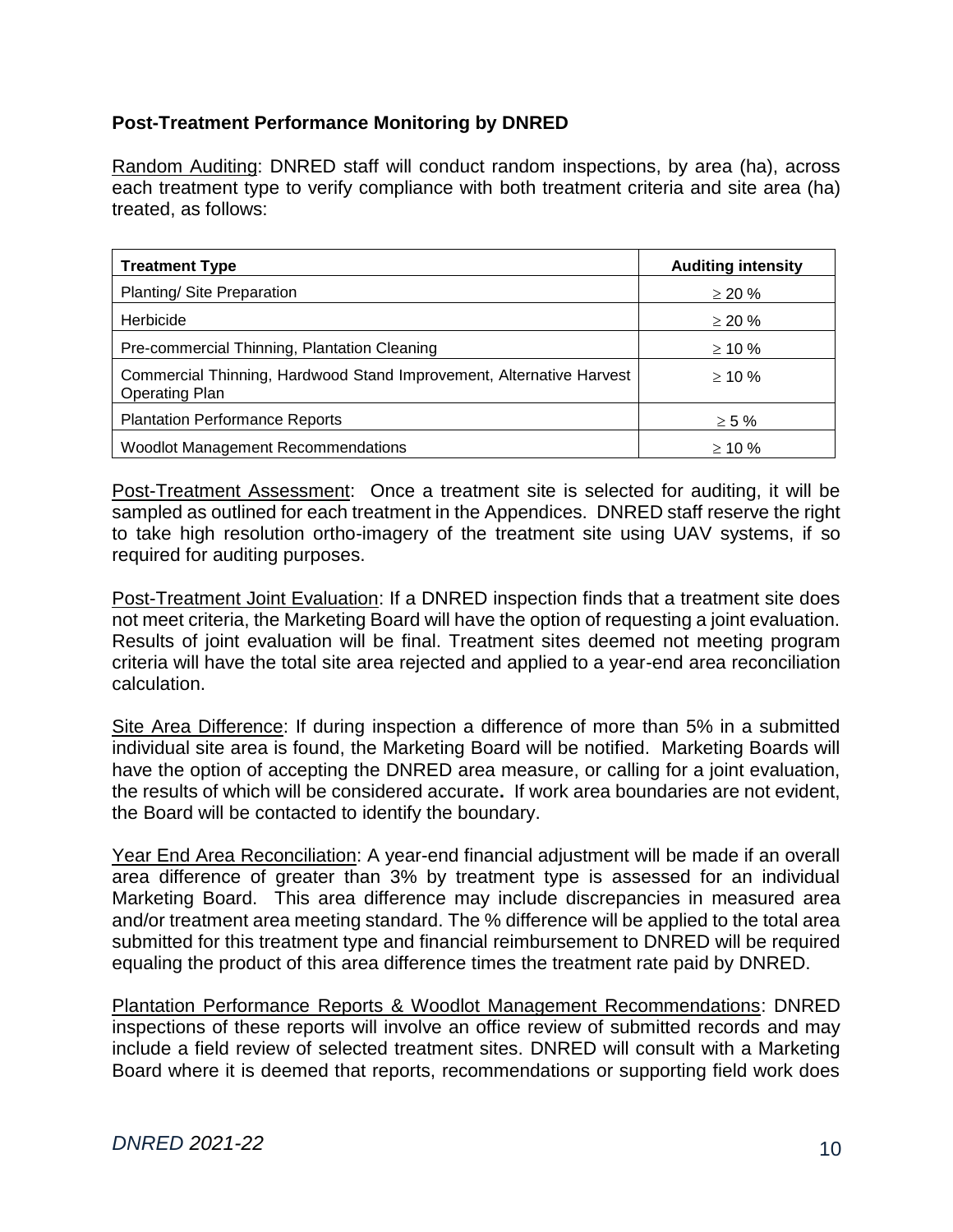not meet standard, in which case a compliance plan will be developed by DNRED for corrective action.

#### <span id="page-10-0"></span>**Annual Financial Reporting by Marketing Boards**

By June 30<sup>th</sup> of each year, a financial report (Schedule A) shall be submitted by the Forest Products Marketing Boards to the New Brunswick Forest Products Commission. This report must demonstrate the cost-sharing contributions (monetary and in-kind) to the program by woodlot owners and/or Marketing Boards on behalf of woodlot owners for the previous fiscal year. The Schedule A report will also summarize the program funds allocated towards direct treatment costs and administration costs. Where possible, the figures in this report will be based on each Board's audited financial statements. The New Brunswick Forest Products Commission reviews the information submitted by the boards for compliance with program requirements and reports the results to DNRED. DNRED may request the revenue portion of the report to be submitted on or before January 31<sup>st</sup> of each year.

**Note:** Failure to submit the Schedule A report in a timely manner may result in reduced program funding.

#### <span id="page-10-1"></span>**Rules and Regulations Governing Activities on Private Woodlots**

All forest management activities on private woodlots including any treatments carried out under the N.B. Private Woodlot Silviculture Program must comply with all applicable laws including the following:

- The *Clean Water Act*. The Watercourse and Wetland Alteration Regulation (90-80) protects provincial streams, rivers, wetlands, and lakes from work or ground disturbance in their vicinity. This includes (but is not limited to) all treatments funded under the Private Woodlot Silviculture Program. Any person intending to do work within 30 metres of a watercourse must apply for a permit (WAWA Permit) from the Department of Environment and Local Government (ELG).
- The *Forest Products Act* establishes the Forest Products Commission and governs the powers, duties and activities of the Commission including the oversight and general supervision of the Marketing Boards. The underlying objective of both the *Forest Products Act* and the *Natural Products Act* (with respect to farm products of the forest) is the control and regulation of primary forest products coming from private woodlots in New Brunswick.
- The *Forest Fires Act* requires that any work on forest land in which two or more persons are engaged have the required firefighting equipment on site to combat a forest fire. These persons must also establish a prearranged plan of action to deal with any outbreak of fire; and assure that each employee designated in the plan of action is made fully aware of his or her responsibilities in case of fire. A work permit may be required as well depending on the type of forest operation.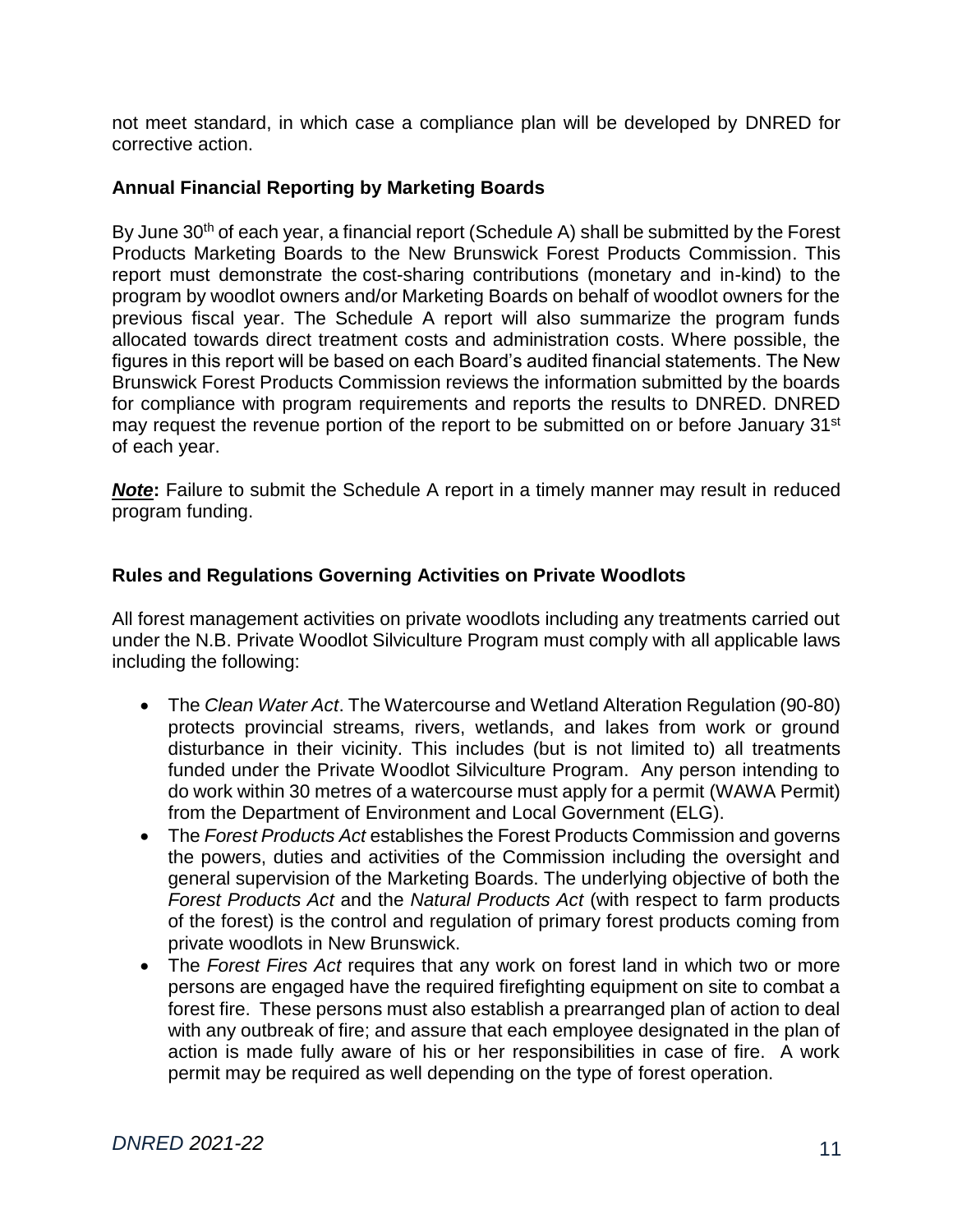- The *Transportation of Primary Forest Products Act* requires that all wood products transported in New Brunswick (including private land) have a Transportation Certificate indicating source, date and time loaded, product, species, destination, licence plate number, name and signature of vehicle operator, offload date and receiver signature (Section 3 of Regulation 2002-37). Marketing Boards administer the Transportation Certificate system for private woodlots.
- The *Pesticides Control Act*. All pesticides used in New Brunswick are registered by the federal government, and only these pesticides may be used in the province. Pesticide use is further controlled (regulated) under the authority of the provincial *Pesticides Control Act* and Regulations, which is administered by ELG. The aim of the provincial legislation is to ensure that pesticides are used, stored and disposed of so that there is minimum impact on non-target species, human health or the environment.

**Any DNRED staff member who discovers a violation of one or more of these Acts within, and/or associated to a treatment submitted under the N.B. Private Woodlot Silviculture Program, will report the violation to the appropriate authorities.**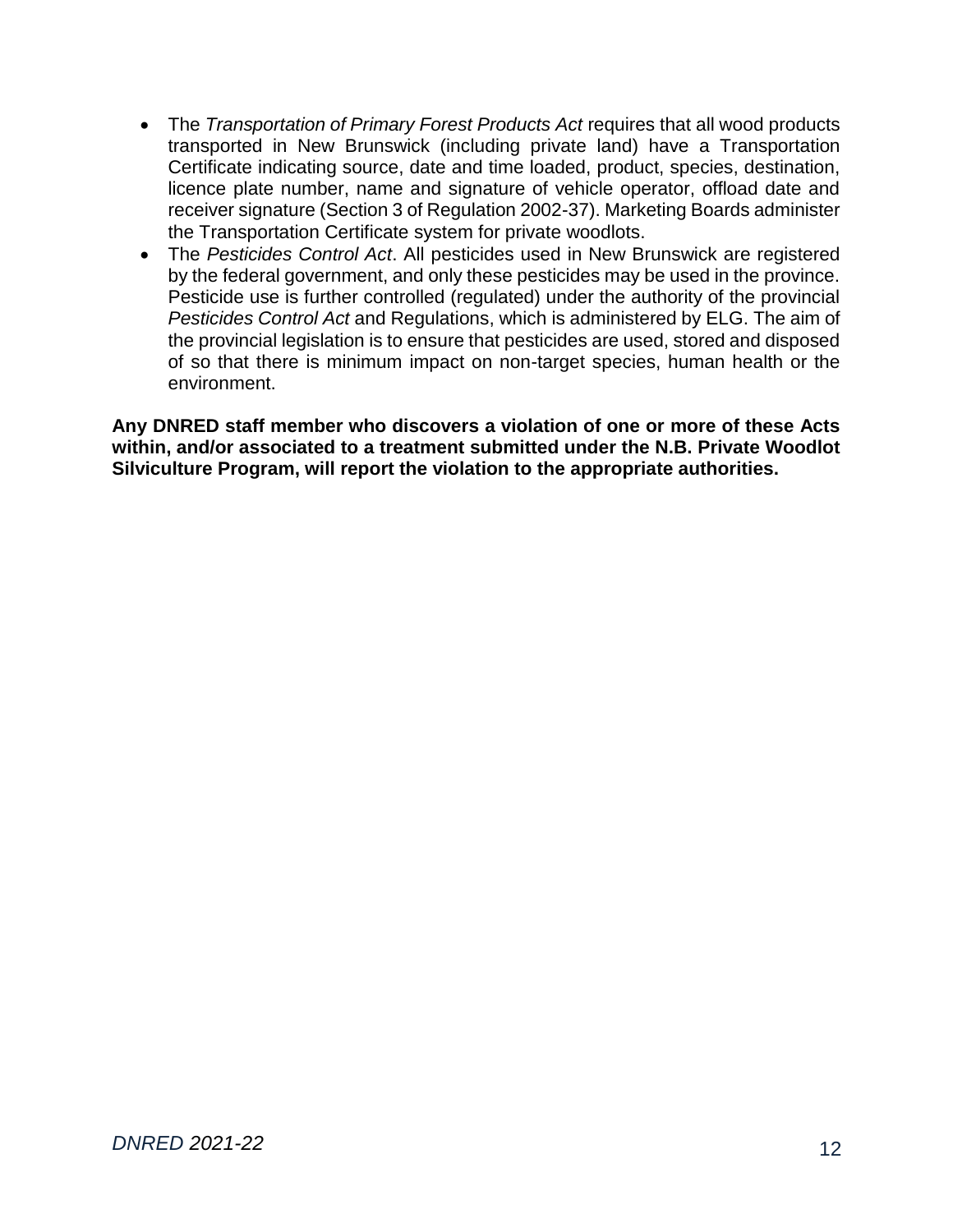## <span id="page-12-0"></span>**Appendices**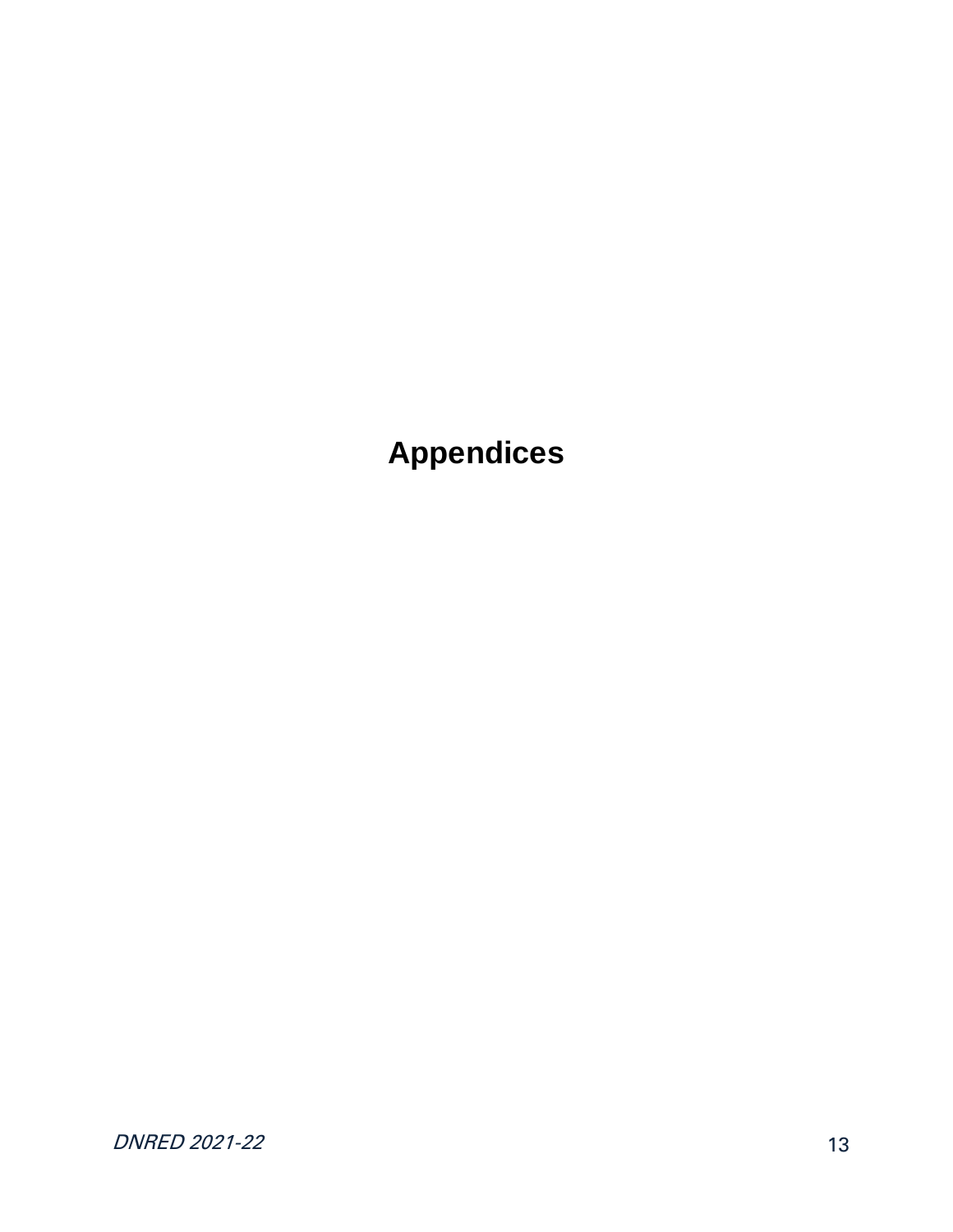#### **Appendix 1: Pre-Commercial Thinning**

<span id="page-13-0"></span>**Objective:** To reduce the number of trees on a site using a thinning saw, allowing the remaining crop trees to maximize their growth.

#### **Pre-Treatment Assessment**

- Density:  $>$  5000 stems/ha ( $>$  1 m in height) with crop trees not in a "free to grow" condition (using 1.46 m radius (6.7 m<sup>2</sup>) plots where 1 "in" tree represents  $1,500$ trees/ha).
- Stocking:  $> 60\%$  acceptable crop tree species (using 1.26 m radius (5 m<sup>2</sup>) plots where one "in" tree represents stocked). Record the best potential crop tree by species.
- Remnant overstory: < 25% crown closure (8  $m<sup>2</sup>$  residual basal area)
	- Large mature white pine or clumps of remnant overstory should be considered voids
- Average crop tree height: 2.0 7.0 m softwood 4.0 - 9.0 m hardwood
- Locations with average crop tree height 1 meter greater than the maximum may be considered if the following criteria are met:
	- No removal of commercial products
	- Productive sites with low risk of insect, disease and/or weather damage
	- Live crown ratio adequate for growth response
- Acceptable crop tree species (i.e. > 60% stocking requirement): spruce, white pine, jack pine, fir, cedar, hemlock, sugar maple, red maple, yellow birch, white birch, oak, other commercial hardwood, aspen\*, potentially disease resistant beech\*\*, any combination of above. (Layered spruce and advanced stunted fir are not acceptable.)
- Each Marketing Board shall maintain a board level pre-commercial thinning species pecking order. This shall be provided to DNRED. Normally spruce, white pine, cedar and tolerant hardwoods shall be top tier in the crop tree pecking order. This pecking order will apply on all respective board treatments unless otherwise stated on an individual treatment (ex. adjusted to meet specific landowner objectives).
- \* See post-treatment inspection statement on aspen stocking.
- \*\* Potentially disease resistant Beech will be an acceptable crop tree when assessed as > 5 cm dbh while showing nil or low scale and smooth bark.

#### **Post-Treatment Inspection**

- Stocking: Record the best quality crop tree by species. Stocking must be > 60% acceptable crop tree species (using 1.26 m radius (5 m<sup>2</sup> ) plots where one "in" tree represents stocked). Aspen (poplar) must be <50% of overall crop tree stocking.
- Average crop tree height: within pre-treatment assessment ranges for released crop trees in density plots; no crop trees < 1.0 m.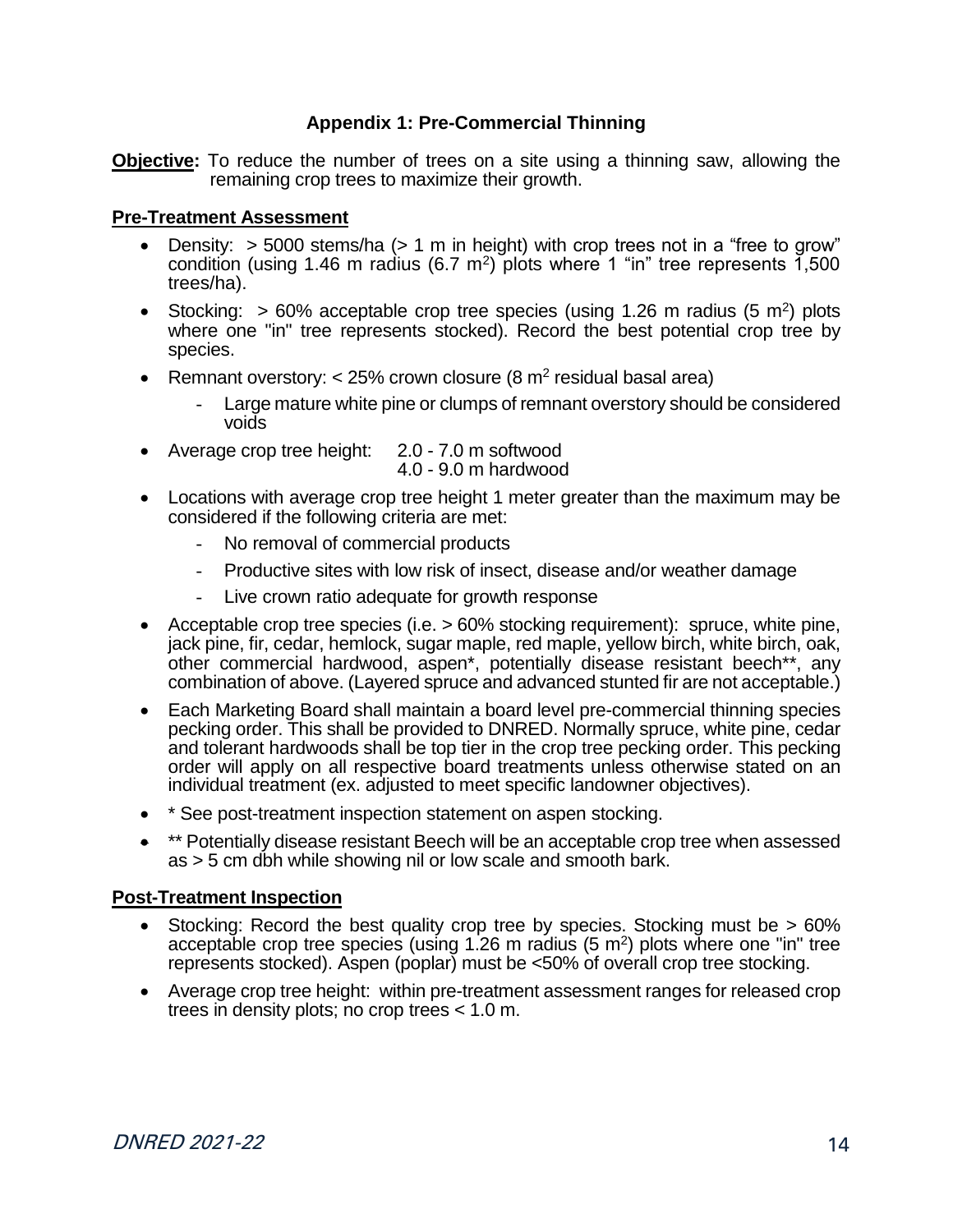- Quality: > 85% overall quality compliance using quality deductions as follows:
	- $\triangleright$  Crop tree selection<sup>\*</sup> = 5% per tree
	- $\triangleright$  Excessive cutting of potential crop trees\*\* = 5% per tree
	- $\triangleright$  Crop tree damage = 3% per tree
	- $\geq$  Crop tree spacing\*\* = 3% per tree
	- $\triangleright$  Uncut competition<sup>\*\*\*</sup>= 3% per tree
	- $\triangleright$  Live branches on cut stumps = 3% per plot
	- $\triangleright$  Incomplete cuts = 1% per plot
- Density\*\*\*\* (using 3.57 m radius (40 m<sup>2</sup>) plots where 1 "in" tree represents 250 trees/ha):
	- ➢ 2,000 3,500 crop trees/ha (softwood, hardwood)
	- $\geq$  3,000 4,000 crop trees/ha (white pine)
- Voids: All untreated areas larger than 0.04 ha are considered voids and will be deducted to calculate net treated area. All voids 0.5 ha and larger are to be mapped. When measuring voids, a growing space of 1 m is allowed around crop trees.

\* Based on treatment plan species pecking order with consideration to overall stem quality (diameter, height, health and vigor).

\*\* A quality deduction will not be made if plot density is within the acceptable range and stems are reasonably distributed in plot. Crop trees should have ≥1 metre of cleared space on all sides.

\*\*\* Includes all competing non-commercial tree species such as but not limited to: pin cherry, alder. The only brush species considered as competition is beaked hazelnut. Uncut competition also includes commercial species under 1 m in height that will compete with crop trees.

\*\*\*\* Generally, the mid-range of stated densities should be aimed for as the ideal. The range is to allow some flexibility for individual situations.

Sampling Procedures: stocking and density plots must share the same plot centre. Plot intensity shall be greater of 1 plot per ha or 4 plots per work area.

Note: Cedar and Ash require special consideration and should be preserved where possible. These species will be considered "invisible" for sampling and thinners should avoid cutting during treatment, unless thinning a patch of either species.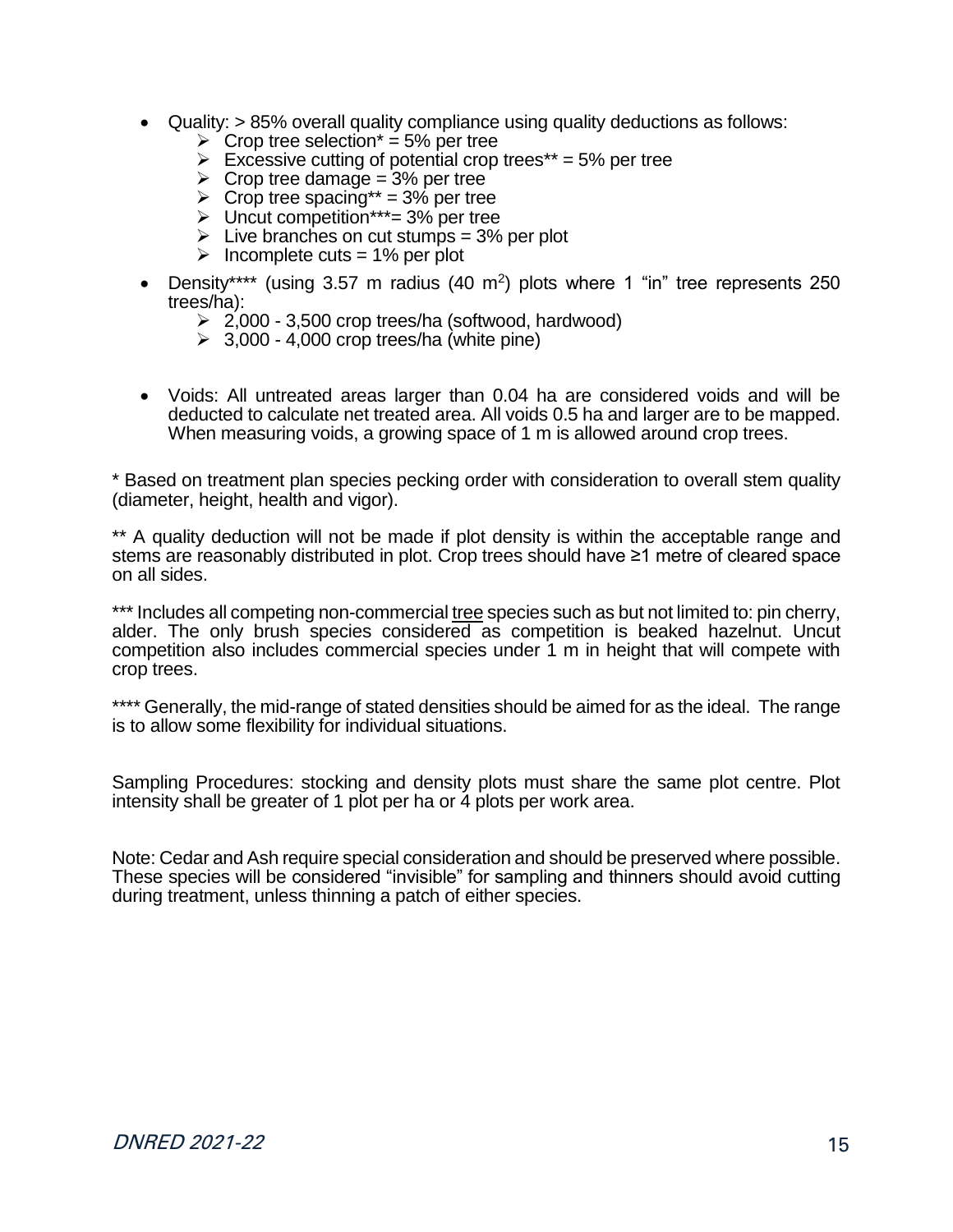#### **Appendix 2: Plantation Cleaning**

<span id="page-15-0"></span>**Objective:** To reduce undesirable natural regeneration on a site using a thinning saw, allowing the remaining planted crop trees to maximize their growth.

#### **Pre-Treatment Assessment**

- Density:  $>$  5000 stems/ha ( $>1$  m in height) with softwood crop trees not in a "free to grow" condition (using 1.46 m radius (6.7  $\text{m}^2$ ) plots where 1 "in" tree represents 1,500 trees/ha).
- Not in "free-to-grow" condition: ingrowth of competing commercial and noncommercial tree species is significant (more than 40% of softwood crop trees affected) and will continue.
- Stocking: > 60% acceptable softwood crop tree species (using 1.26 m radius (5 m<sup>2</sup> ) plots where one "in" tree represents stocked)
- Average crop tree height: 2.0 6.0 m softwood 4.0 - 9.0 m hardwood
- Acceptable crop tree species: spruce, white pine, jack pine, fir, cedar, hemlock, red pine, sugar maple, red maple, yellow birch, white birch, oak, other commercial hardwood, aspen, any combination of above (layered spruce and advanced stunted fir is not acceptable).
- A crop tree pecking order is required in treatment plan. Planted trees, natural spruce and white pine shall normally be top tier in crop tree pecking order.
- High-density plantation cleaning: > 20,000 stems/ha; site must be stratified to isolate higher density patches (> 20,000 stems/ha) instead of averaging higher density with lower density to result in a site average over 20,000 stems/ha.

#### **Post-Treatment Inspection**

- Stocking: Record best quality crop tree species. Stocking must be > 60% acceptable softwood crop tree species (using 1.26 m radius (5  $m^2$ ) plots where one "in" tree represents stocked); Trembling Aspen must be < 30% of overall post-treatment crop tree stocking.
- Average crop tree height: within pre-treatment assessment ranges for released crop trees in density plots; no crop trees < 2.0 m.
- Quality: > 85% overall quality compliance using quality deductions as follows:
	- $\geq$  Crop tree selection<sup>\*</sup> = 5% per tree
	- $\triangleright$  Excessive cutting of potential crop trees\*\* = 5% per tree
	- $\triangleright$  Crop tree damage = 3% per tree
	- $\triangleright$  Crop tree spacing\*\* = 3% per tree
	- $\triangleright$  Uncut competition\*\*\*= 3% per tree
	- $\triangleright$  Live branches on cut stumps = 3% per plot
	- $\triangleright$  Incomplete cuts = 1% per plot
- Density\*\*\*\* (using 3.57 m radius  $(40 \text{ m}^2)$  plots where 1 "in" tree represents 250 trees/ha): 1,500 - 3,000 crop trees/ha; Acceptable softwood crop trees must be  $\ge$ 1500 stems/ha.
- Voids: All untreated areas larger than 0.04 ha are considered voids and will be deducted to calculate net treated area. All voids 0.5 ha and larger are to be mapped. When measuring voids, a growing space of 1 m is allowed around crop trees.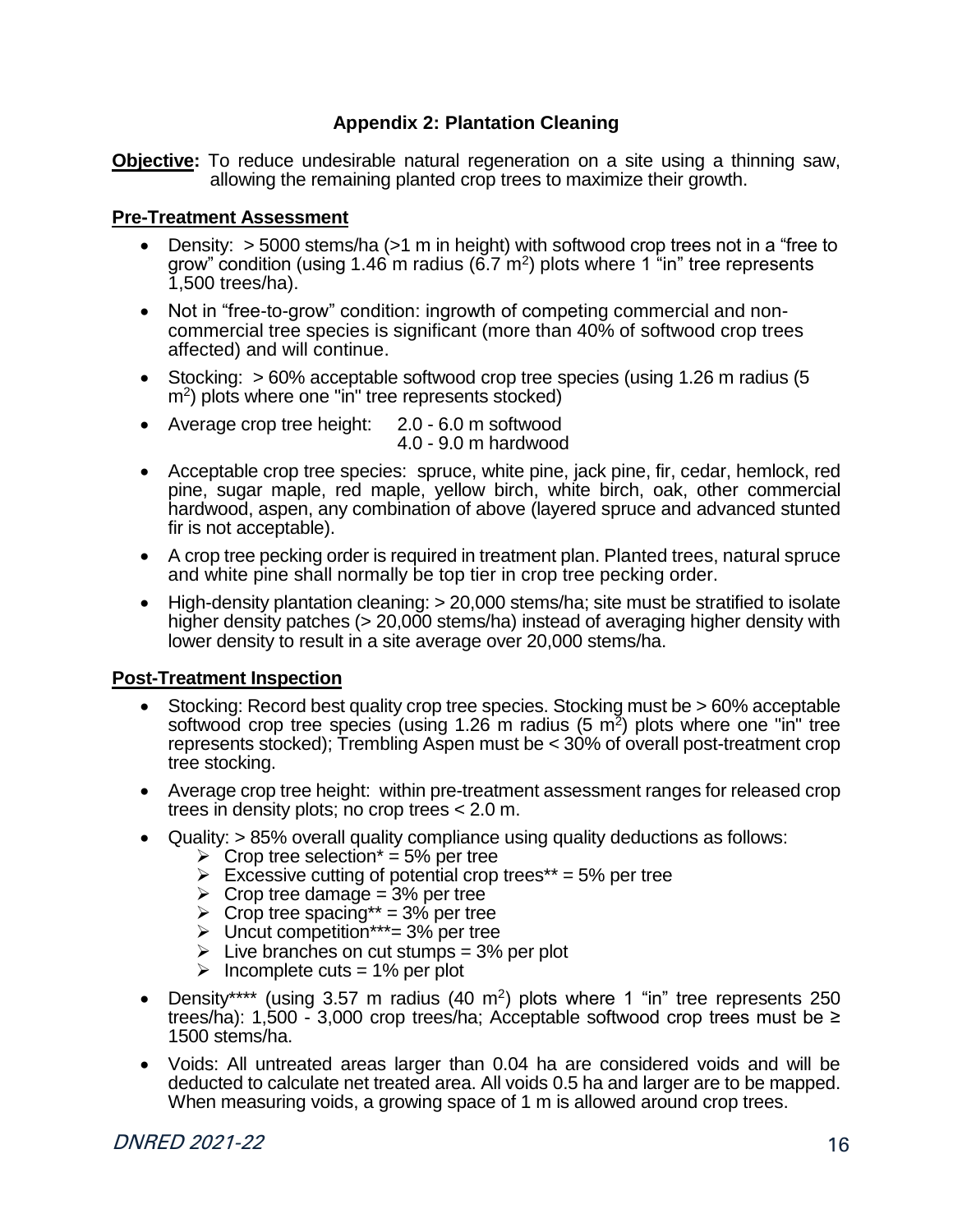\* Based on treatment plan species pecking order with consideration to overall stem quality (diameter, height, health and vigor).

\*\* A quality deduction will not be made if plot density is within the acceptable range and stems are reasonably distributed in plot. Crop trees should have ≥1 metre of cleared space on all sides.

\*\*\* Includes all competing non-commercial tree species such as but not limited to: pin cherry, alder. The only brush species considered as competition is beaked hazelnut. Uncut competition also includes commercial species under 1 m in height that will compete with crop trees.

\*\*\*\* Generally, the mid-range of stated density should be aimed for as the ideal. The range is to allow some flexibility for individual situations.

Sampling Procedures: stocking and density plots must share the same plot centre. Plot intensity shall be greater of 1 plot per ha or 4 plots per work area.

Note: Failed plantations that are being considered for treatment will not be approved without DNRED consultation.

Note: Cedar and Ash require special consideration and should be preserved where possible. These species will be considered "invisible" for sampling and thinners should avoid cutting during treatment, unless thinning a patch of either species.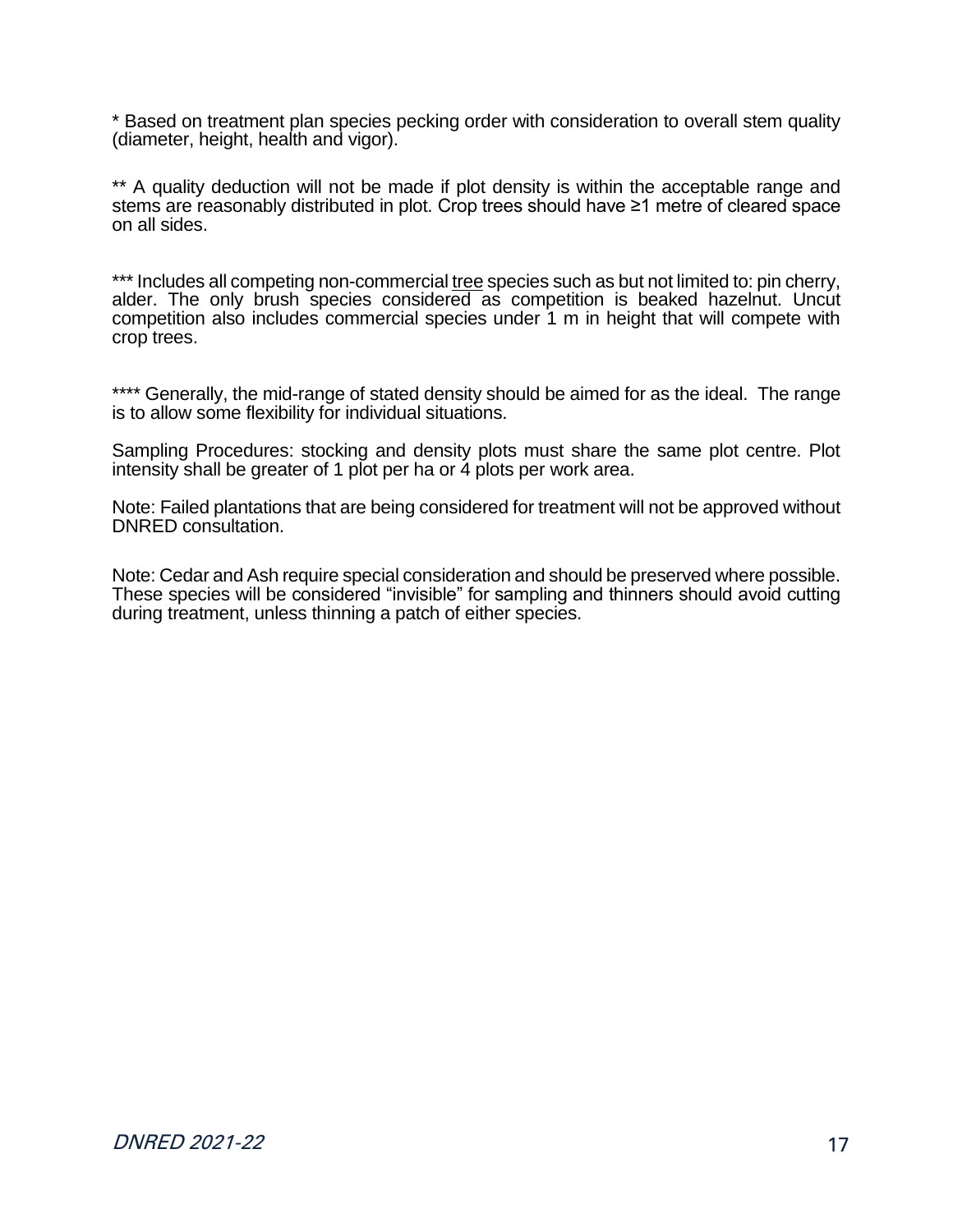#### **Appendix 3: Site Preparation**

<span id="page-17-0"></span>**Objective**: To use trenching, dragging or plowing equipment to expose suitable mineral soil for planting seedlings and to reduce undesirable natural regeneration which will compete with the planted seedlings. This treatment may not be required on certain planting sites.

#### **Pre-treatment Assessment**

All Sites:

- Planting Opportunities: the number of favorable planting opportunities < 1500/ha and no cost-effective alternative is available to create sufficient planting opportunities.
- Refer to Table 1 for approved equipment codes / rates.

Forest sites - the following sites resulting from harvesting may be treated:

- Softwood, Softwood-Hardwood, Intolerant Hardwood and Intolerant Hardwood-Softwood sites (pre-harvest stand types) with < 40% softwood natural generation (see Appendix 5) crop tree stocking (using 1.26 m radius (5 m<sup>2</sup>) plots where one "in" tree represents stocked). Woody species competition must be < 2 m average height.
- Remnant overstory: less than 25% crown closure  $(8 \text{ m}^2/\text{ha} \text{ residual} \text{ basal} \text{ area})$ .

**Note**: Harvested Tolerant Hardwood and Tolerant Hardwood-Softwood sites (preharvest stand types) will not be treated.

Former Agricultural Fields:

- Sites must be of above average site quality and must not show signs of impeded drainage (sites with soil gleying must be avoided).
- May be treated where existing vegetation significantly impedes planting or is present to the extent that it would retard the establishment of planted seedlings.
- Use of a brush hog is acceptable where > 60% of planting opportunities are overtopped by woody species. Herbicide site preparation may also be required.
- Mowing of predominately non-woody vegetation is not eligible.
- Use of a mulching head, hydro Axe, Marden Rollers, or other heavy equipment is acceptable with prior DNRED approval and where the site is at least 95% occupied by non-commercial woody species > 3m in height.
- 100% of the work area must be treated (no spot or band treatment).

#### **Post-treatment Inspection**

- Potential for stocking: Sufficient favorable planting opportunities to accommodate a minimum of 80% crop tree stocking (using 1.26 m radius (5 m<sup>2</sup>) plots where one "in" tree represents stocked.
- Planting opportunity: a location with access to mineral soil and where competing vegetation will not significantly impede the development of the seedling for at least 12 months from the scheduled time of planting.
- Untreated areas: inoperable areas that are too wet and/or rock outcrops, larger than 0.04 ha are considered voids and will be deducted to calculate net treated area. All voids 0.5 ha and larger are to be mapped and must be excluded from the final submitted shapefile.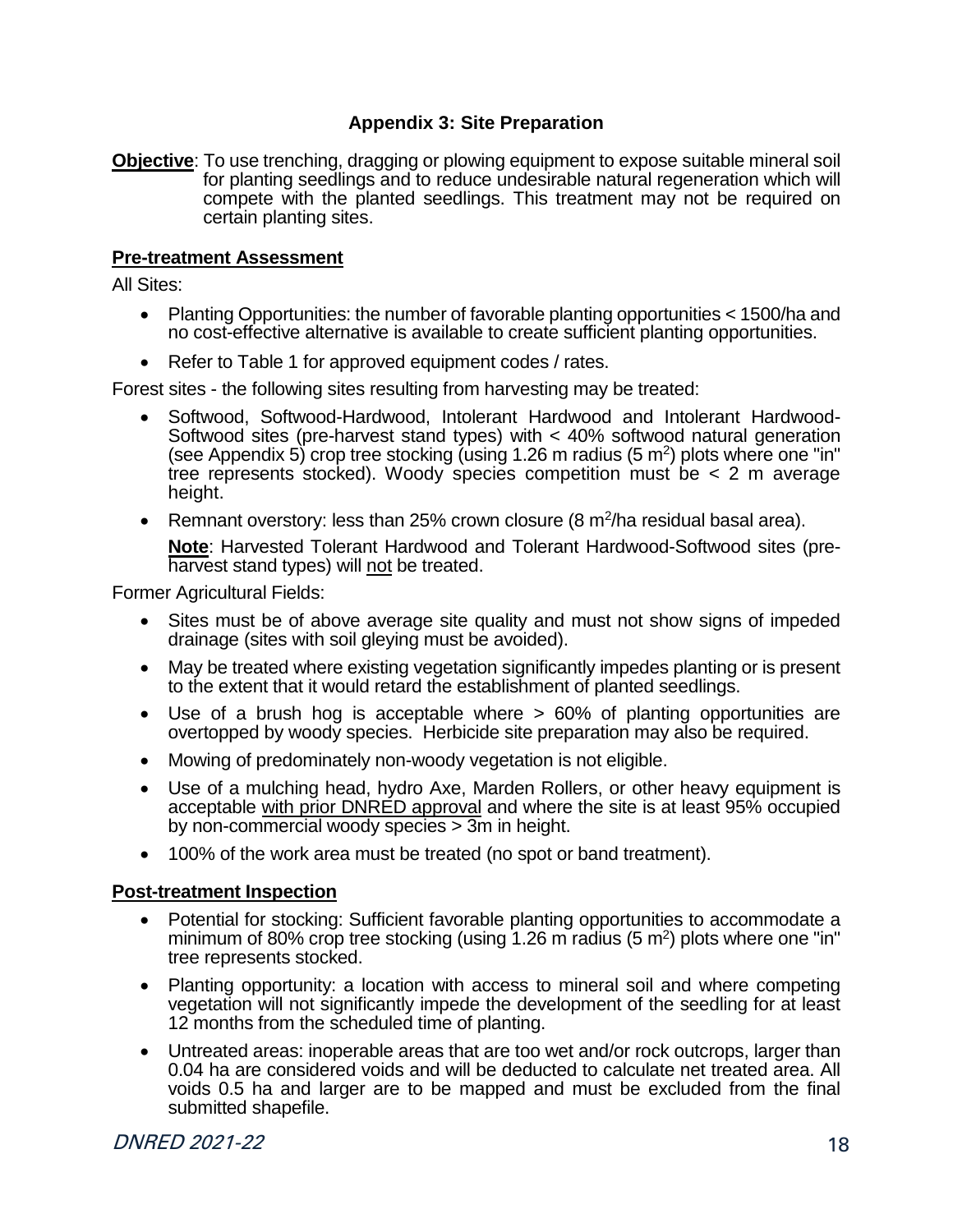#### **Appendix 4: Fill Planting**

<span id="page-18-0"></span>**Objective:** To speed up stand regeneration and improve stand quality using improved planting stock where natural regeneration is not adequately occupying the site. This treatment normally requires herbicide treatment soon after planting to control competing hardwood and herbaceous vegetation.

#### **Pre-Treatment Assessment**

- Stocking: must be 40-60% of acceptable softwood natural regeneration (using 1.26 m radius  $(5 \text{ m}^2)$  plots where one "in" tree represents stocked).
- Site preparation is not done in advance of fill planting. Natural softwood regeneration is protected, as it comprises a significant component of the density and stocking.
- Planting Opportunities: Must have sufficient natural regeneration plus planting opportunities to accommodate 90% softwood stocking. Sites must be stratified to identify fill-planting areas.
- Planting must not occur within ELG regulated set-backs/buffers where herbicide release treatment is not permitted.
- Initial planting failure: sites with poor planted tree survival due to site quality constraints (excessively wet or dry) or insect, animal or disease damage which are likely to persist are not eligible. DNRED must review and approve any fill-planting proposal on a failed plantation site.
- Remnant overstory: less than 25% crown closure  $(8 \text{ m}^2 \text{ residual basal area})$
- Harvested Tolerant Hardwood and Tolerant Hardwood-Softwood sites (pre-harvest stand types) will not be treated.

#### **Post-Treatment Inspection**

- Species: Planted seedlings must be native commercial softwood species and/or Norway spruce. Wild seedling transplants are not acceptable.
- Stocking: must be ≥ 80% acceptable planted and natural softwood trees. Stocking of planted trees must be 20 - 60%. Record a planted tree if stocked to both planted and natural.
- Density: 1,650 2,500 planted plus natural softwood seedlings/ha for forest sites**,** and 1,650 - 3,000 for farm land sites (using 3.57 m radius (40  $\mathrm{m}^2$ ) plots where 1 "in" tree represents 250 trees/ha)
- See Appendix 5 for the following requirements:
	- o Quality
	- o Sampling
	- o Voids
	- o Natural Regeneration
	- o Moisture Conditions
	- o Seedling Care

**DNRED 2021-22** 19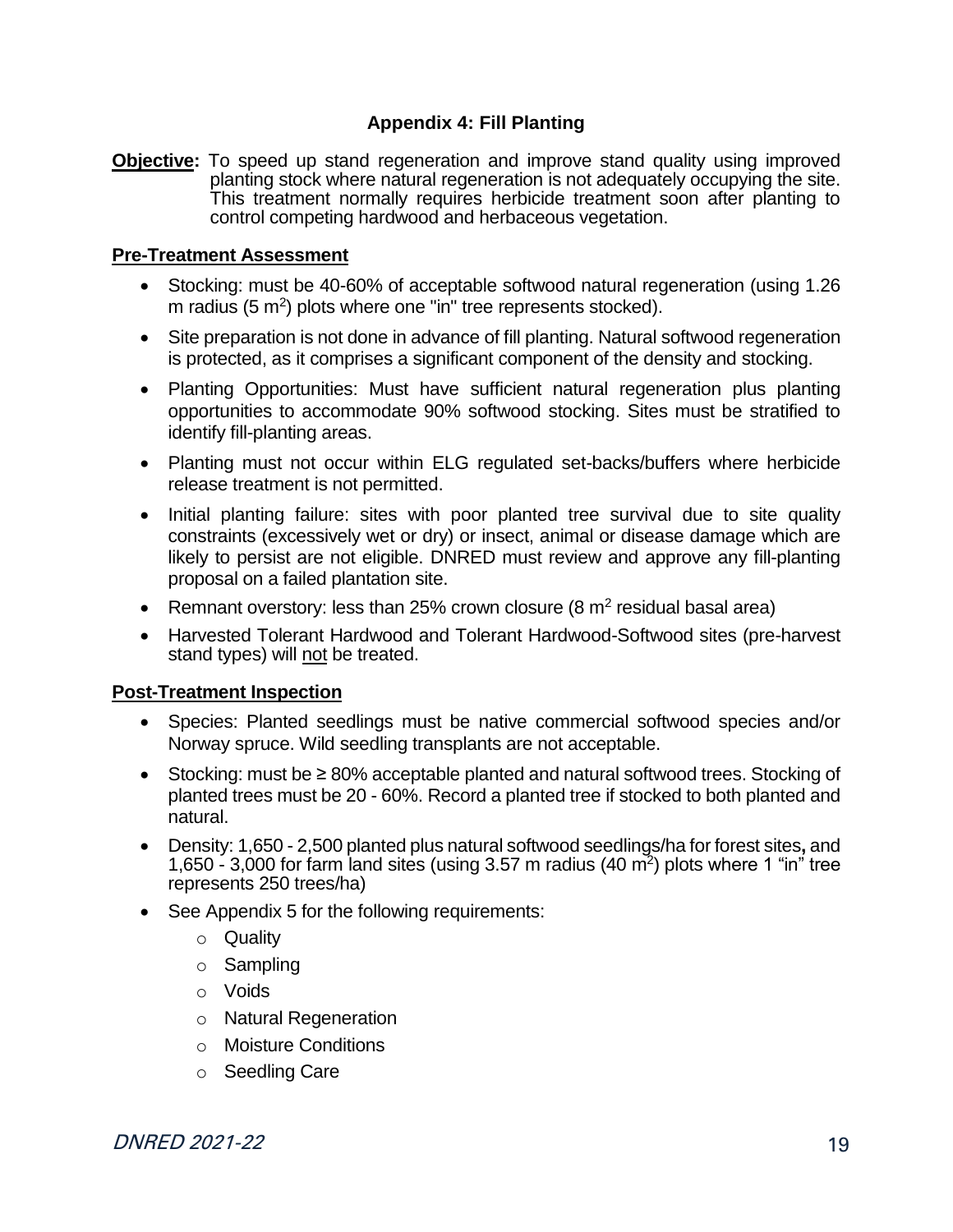#### **Appendix 5: Full Planting**

<span id="page-19-0"></span>**Objective**: To speed up stand regeneration and improve stand quality using improved planting stock. This treatment requires site preparation prior to planting (exception: see Trial Project below). In most cases, a herbicide treatment is required soon after planting to control competing hardwood and herbaceous vegetation. This treatment is only recommended where desirable natural regeneration does not quickly establish itself after harvesting.

#### **Pre-Treatment Assessment:**

- Harvesting method and layout: Since harvesting creates the forest planting site, harvests should be designed with cost-effective site preparation, planting and herbicide release in mind. Harvesting and site preparation should avoid seasonally wet, dry or otherwise low productivity areas. Use smooth boundaries and avoid excessive slash.
- Planting must not occur within ELG regulated set-backs/buffers where herbicide release treatment is not permitted.
- Stocking: must be ≤ 40% of all acceptable softwood natural regeneration (using 1.26 m radius (5 m<sup>2</sup>) plots where one "in" tree represents stocked).
- Planting opportunities: Must have sufficient planting opportunities to accommodate ≥ 90% stocking.
- Remnant overstory: less than 25% crown closure (8  $m<sup>2</sup>$  residual basal area)
- Harvested Tolerant Hardwood and Tolerant Hardwood-Softwood sites (pre-harvest stand types) will not be treated.
- Full Planting without Site Preparation: This treatment is suited for sites that have been harvested full tree to roadside (ex. full tree chipping), leaving a minimal amount of slash on site. A different rate will apply (see Table 1). The following conditions apply:
	- $\circ$  The duff layer shall be disturbed leaving adequate planting opportunities which will allow planters to get seedling roots into mineral soil with ease.
	- o Site must be planted as soon as feasible after harvesting to avoid seedling competition with weed and shrub species that establish within the first growing season.

#### **Post-Treatment Inspection:**

- Site: the site must not be excessively wet.
- Species: Planted seedlings must be native commercial softwood species and/or Norway spruce. Multiple species are acceptable. Seedling species must be appropriate for the site to optimize growth. Wild seedling transplants are not acceptable.
- Stocking: must be ≥ 80% stocking of planted trees.
- Density: 1,650 2,500 planted seedlings/ha for forest sites**,** and 1,650 3,000 for farm land sites (using 3.57 m radius (40 m<sup>2</sup>) plots where 1 "in" tree represents 250 trees/ha)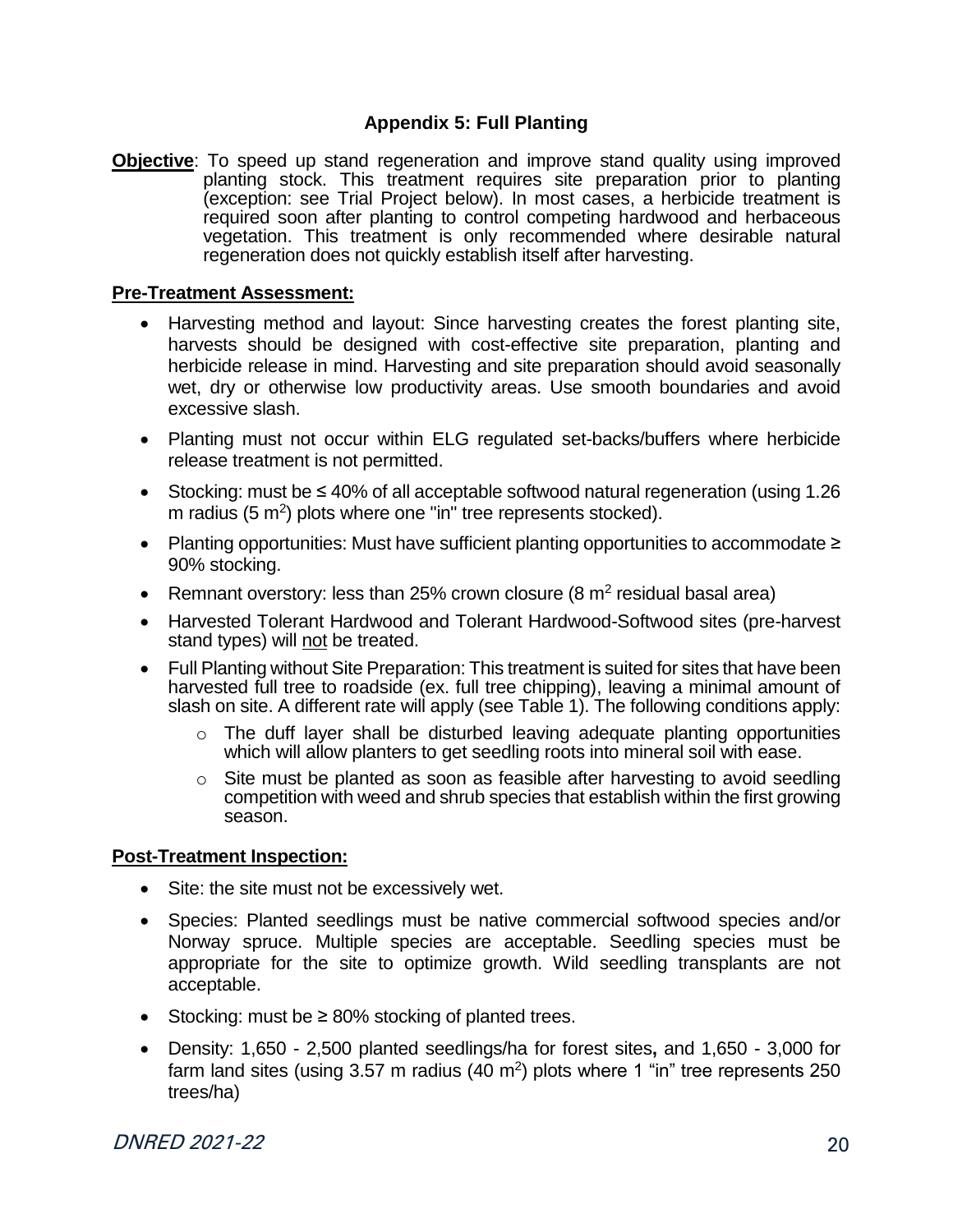- Quality: A planted seedling is considered meeting requirements if all the following criteria are satisfied (using  $3.57$  m radius (40 m<sup>2</sup>) plots):
	- $\triangleright$  Alive or estimated to have been alive when planted.
	- $\triangleright$  Firmly imbedded to the root collar.
	- ➢ Roots/planting plug must have mineral soil contact; No exposed roots; Not "J" rooted.
	- $\triangleright$  Not broken below the top whorl.
	- $\triangleright$  Multiple stems are counted as one.
	- $\triangleright$  located on an acceptable planting opportunity.
- Sampling: stocking and density plots must share the same plot centre. Plot intensity shall be greater of 1 plot per ha or 4 plots per work area.
- Voids: All untreated areas larger than 0.04 ha are considered voids and will be deducted to calculate net treated area. All voids 0.5 ha and larger are to be mapped. When measuring voids, a growing space of 1 m is allowed around crop trees.
- Natural Regeneration: will not include the following:
	- o Layering,
	- o Seedlings with over 25% of circumference of stem girdled,
	- $\circ$  Seedlings with a live crown ratio of less than 20%,
	- o Advanced stunted fir regeneration; this is advanced regeneration present following harvest. Generally, this refers to trees over one metre in height with short "umbrella" shaped crowns exhibiting very poor annual growth.
- Moisture Conditions: Boards are encouraged to monitor planting site moisture conditions daily, and to consider cessation of planting activity when sites become sufficiently dry to jeopardize seedling survival.

Boards are encouraged to view two key components of the Fire Weather Index: The Drought Code (DC) and the Buildup Index (BUI) at: <http://intranet/0078/Content/ForestFireMgmt-e.asp> (see Classification of Day and region). **DC** > **300**, and **BUI** > **55** have been identified as critical levels above which higher than normal seedling mortality rates may be expected.

In addition, daily precipitation should be monitored since acceptable Drought Codes can result from high humidity while soil moisture remains insufficient for seedling survival. To view daily precipitation, visit: <http://www1.gnb.ca/0079/FireWeather/FireWeatherHourly-e.asp?Stn=all>

• Seedling Care: Boards are responsible to ensure staff/contractors/owners are aware of and follow DNRED best management practices for seedling care.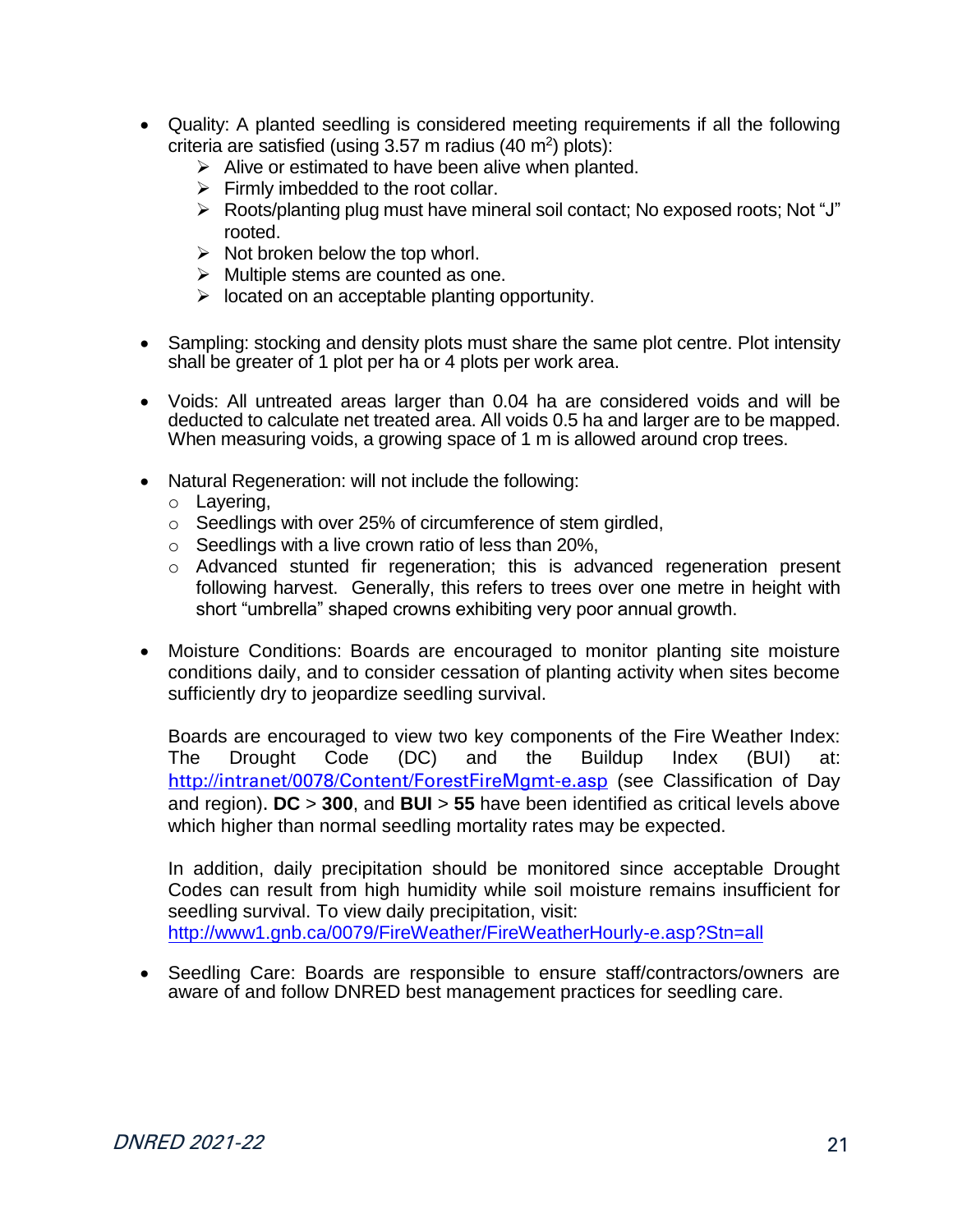#### **Appendix 6: Herbicide for Site Preparation and Plantation Release**

<span id="page-21-0"></span>**Objective:** To control regeneration forecasted to compete with planted seedlings by applying an herbicide product registered for forestry applications, using aerial or ground based treatment methods.

#### **Pre-Treatment Assessment**

- Initial Release Timing: Release treatments should normally take place the first or second growing season after planting. (see Appendix 7 for natural regeneration release criteria)
- Site Preparation prior to planting: site preparation treatment must occur after competing vegetation has achieved near full foliage (July) and planting may occur within the same growing season and must occur before the end of the next growing season.
- Stocking:  $> 75\%$  softwood (planted and natural) stocking (using 1.26 m radius (5 m<sup>2</sup>) plots where one "in" tree represents stocked).
- Competition: Hardwood, woody brush and/or herbaceous weeds occupy ≥ 80% of site; ≥ 40% of the planted crop trees are overtopped, show growth interference or are expected to become overtopped.
- Remnant Overstory: must be < 4 m<sup>2</sup>/ha BA for aerial treatment.
- Crop tree protection: Initial release treatment cannot be within the year of planting, unless approved by DNRED.
- Second Release Timing: Any second release treatment must occur within 4 growing seasons following planting and be recommended by Year 3 Plantation Performance Monitoring (see Appendix 11), unless otherwise approved by DNRED.
- Regulations: A Pesticide Use Permit must be obtained from the NB Department of Environment and Local Government, authorizing the application of any herbicide treatment, either by ground or by air, before any operations commence (exception: certified applicators performing ground application on their own land).

#### **Post-Treatment Inspection**

- Competition Control: < 25 % of the area stocked to softwood is showing growth interference with hardwood, woody brush and/or herbaceous weeds that is overtopping or expected to overtop the crop species
- Untreated areas: inoperable areas larger than 0.04 ha are considered voids and will be deducted to calculate net treated area. All voids 0.5 ha and larger are to be mapped and must be excluded from the final submitted shapefile. The Marketing Board should download the GPS navigational data from the herbicide application vehicle to determine the area treated.
- Performance Reporting: Each treatment site must be inspected by the Marketing Board during the spring growing season immediately following treatment to determine compliance with the above "Competition Control" criteria. Each Marketing Board will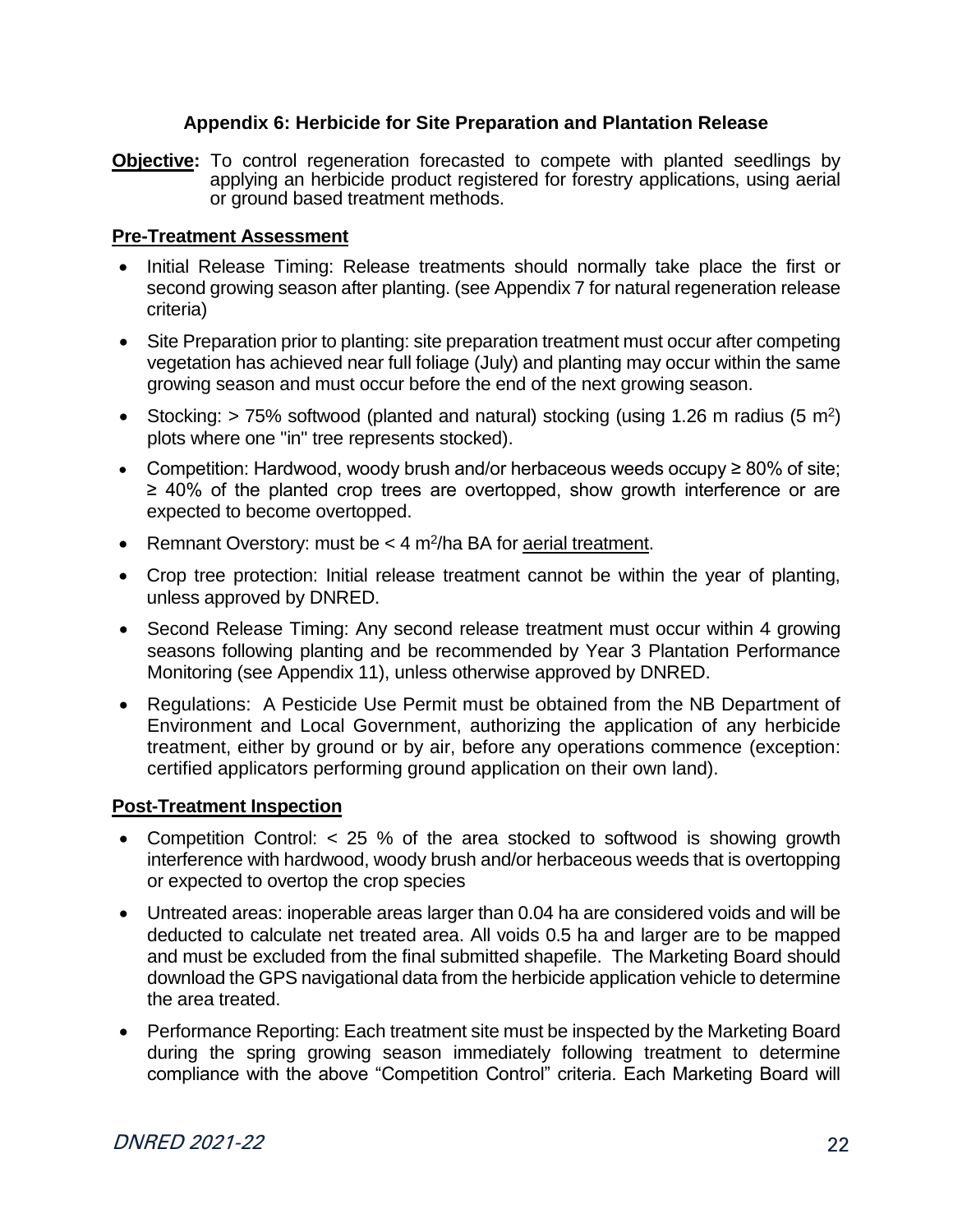submit, not later than August 1<sup>st</sup> of the year following treatment, a list of any sites where the treatment was unsuccessful.

• Sampling: Plot intensity greater of one plot per ha or 4 plots per work area.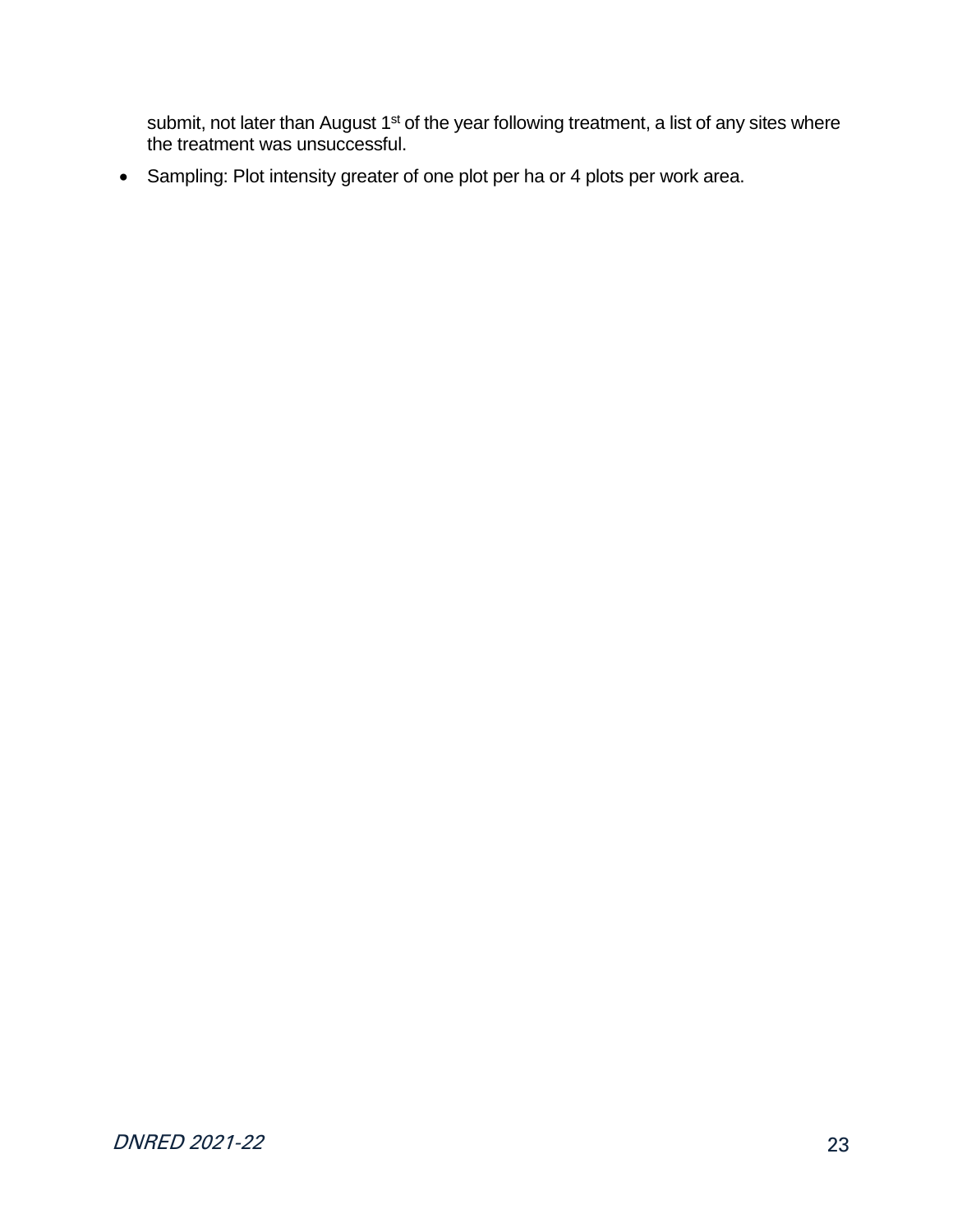#### **Appendix 7: Herbicide for Natural Regeneration Release**

<span id="page-23-0"></span>**Objective:** To control regeneration forecasted to compete with desirable natural regeneration by applying a herbicide product registered for forestry applications, using aerial or ground based treatment methods.

#### **Pre-Treatment Assessment**

- Stocking:  $> 75\%$  softwood stocking (using 1.26 m radius (5 m<sup>2</sup>) plots where one "in" tree represents stocked).
- Competition: Hardwood, woody brush and/or herbaceous weeds occupy ≥ 80% of site; ≥ 40% of the natural regeneration are overtopped, show growth interference or are expected to become overtopped.
- Remnant Overstory: must be  $<$  4 m<sup>2</sup>/ha basal area for *aerial treatment*.
- Tolerant Hardwood: < 40% of crop tree competition is tolerant hardwood
- Regulations: A Pesticide Use Permit must be obtained from the NB Department of Environment and Local Government, authorizing the application of any herbicide treatment, either by ground or by air, before any operations commence (exception: certified applicators performing ground application on their own land).

#### **Post-Treatment Inspection**

- Competition Control: < 25 % of the area stocked to softwood is showing growth interference with hardwood, woody brush and/or herbaceous weeds that is overtopping or expected to overtop the crop species
- Untreated areas: inoperable areas larger than 0.04 ha are considered voids and will be deducted to calculate net treated area. All voids 0.5 ha and larger are to be mapped and must be excluded from the final submitted shapefile. The Marketing Board should download the GPS navigational data from the herbicide application vehicle to determine the area treated.
- Reporting: Each treatment site must be inspected by the Marketing Board during the spring growing season immediately following treatment to determine compliance with the above "Competition Control" criteria. Each Marketing Board will submit, not later than August  $1<sup>st</sup>$  of the year following treatment, a list of any sites where the treatment was unsuccessful.
- Sampling: Plot intensity greater of one plot per ha or 4 plots per work area.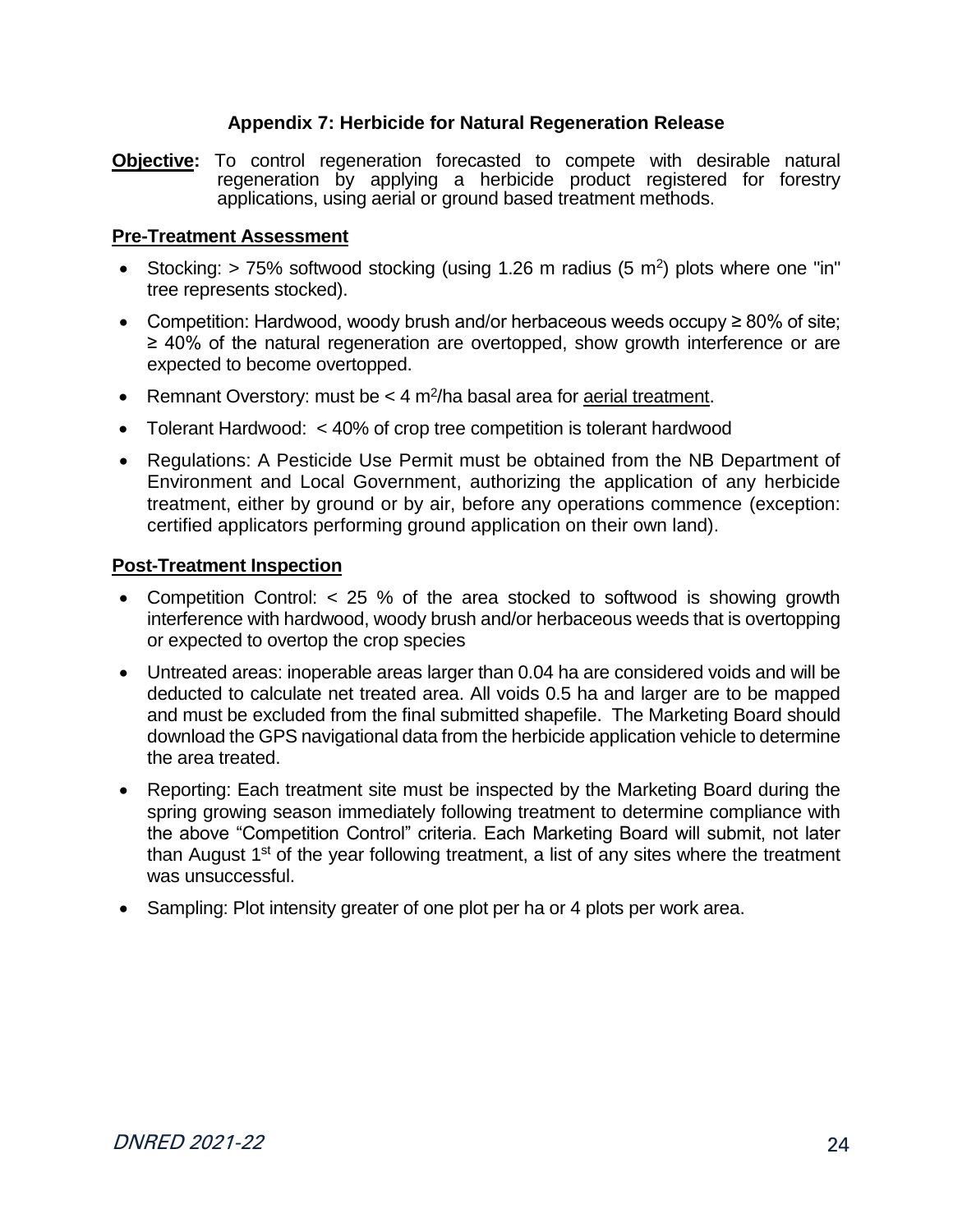#### **Appendix 8: Woodlot Management Recommendations**

<span id="page-24-0"></span>**Objective**: To develop written woodlot management recommendations for individual forest properties. These recommendations may relate to timber, ecological values or personal enjoyment and may be part of an overall forest management plan.

#### **Property Size and Rate Paid**

- Minimum Size: must include at least one PID ≥ 5 ha:
	- $\geq$  5-10 hectare property\*: \$200,
	- $\geq 10 40$  hectare property: \$500,
	- $\geq$  2 40-hectare property: an additional \$5/ha for each ha above 40 ha to a maximum of \$800.
- Multiple PID's: should be incorporated into a single document, so long as all PID's are adjacent to each other, or are separated from each other by a trail, road, railroad, utility corridor or highway. All PID's described in a document must be identified on the certification form.
- Assessment: The entire property (as designated in the Woodlot Management Recommendations document) must be assessed. Recommendations are not to address only a portion of a PID parcel or adjacent PID parcels.
- \* Less than 10 ha properties are not eligible if another program treatment is received in the same or previous year

#### **Components**

- Format: flexible but must be a written document with the signature of a Certified Forest Technician or Registered Professional Forester.
- Map: Scale sketch or aerial photograph of property, including delineation of all stands, access roads and non-productive portions of the property.
- Stand Description: includes but is not limited to species composition by % basal area or volume, age, height, dbh, as well as overall site productivity.
- Treatments: recommendations for the next 10 year's activities may include treatments under the Private Woodlot Silviculture Program or other activities to achieve the owner's objectives.
- Long-term resource considerations*:* One or more of the following items should be noted as part of an overall property description:
	- ➢ Wetlands
	- ➢ Forest health
	- $\triangleright$  Adaptation to climate change
	- ➢ Historical, cultural & archaeological sites, other special sites
	- ➢ Protection from fire
	- $\geq$  Soil & water quality protection

DNRED 2021-22 25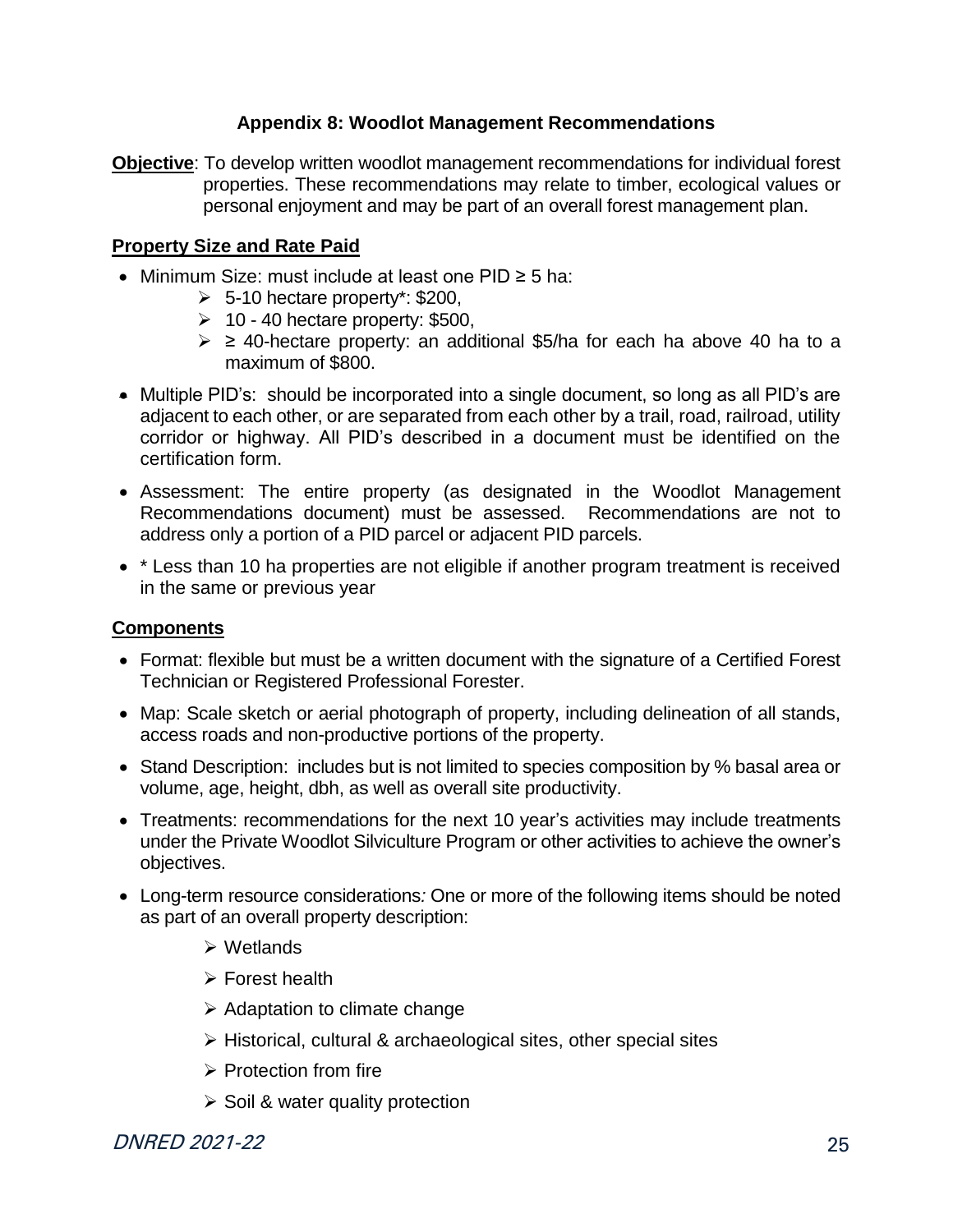- $\triangleright$  Biodiversity and wildlife habitat
- ➢ Carbon sequestration
- ➢ Recreation opportunities
- Records: The owner/manager of the property must be provided with a signed copy of the woodlot management recommendations, and a copy retained in Marketing Board files, including a digital map of the management plan area (GPS boundary). Such treatment records must be made available to DNRED staff upon request.
- Frequency: Only one woodlot management recommendations treatment per property every 5 years under this program.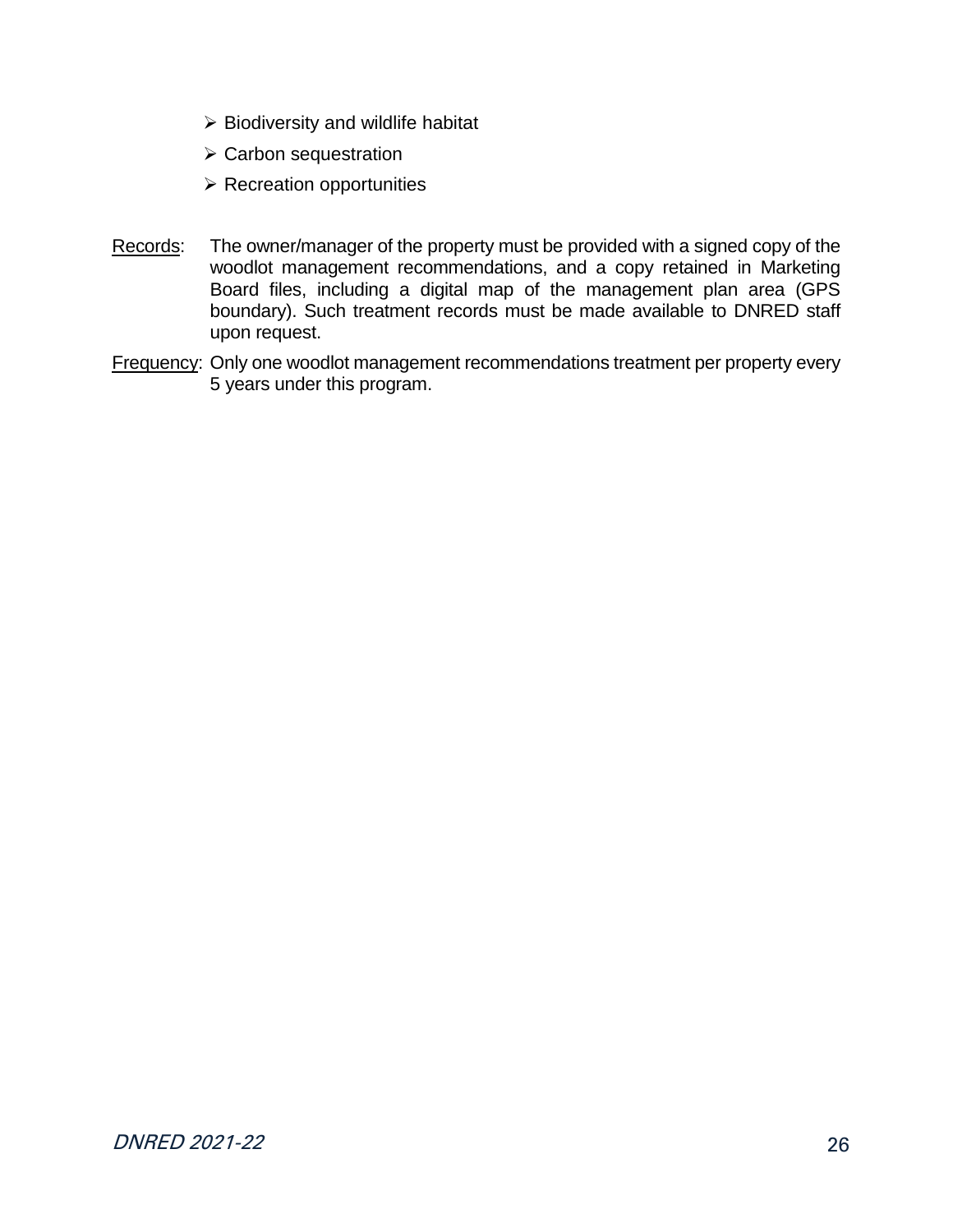#### **Appendix 9: Commercial Thinning**

<span id="page-26-0"></span>**Objective:** To improve the growth and quality of desired stems in plantations and precommercially thinned stands by removing stems with lower potential and releasing the remaining desired stems which increases growth rate and promotes higher valued products.

#### **Pre-Treatment Assessment:**

- Plantation or pre-commercial thinning at least 25 years old (stand age) and not older than 40 years (stand age).
- Stands should be considered for treatment when crowns begin to compete.
- Less than 50 m<sup>2</sup>/ha BA.
- Stands with excessive risk of pest or disease damage are not eligible.
- Stands with excessive risk of wind damage (windthrow or breakage) should be avoided. High risk indicators are:
	- o Root masses are predominately shallow
	- o Poor drainage
	- o Low live crown ratios
	- $\circ$  Height (m) to diameter (dbh cm) ratios on crop trees are  $> 0.8$
	- $\circ$  Wind exposed slope, aspect or stand edge particularly at high elevations or along coastlines.
- Site moderately well to well drained. Site should be an ecosite 5 or 7 (DNR Ecosite Classification).
- Live Crown ratio > 35% (dominants & co-dominants).
- Woodlot owner signed agreement on plan objectives and timeline.

#### **Post-Treatment Inspection:**

- Removed between 30% and 50% BA (including trails).
- Thinned from below using consistent pattern.
- On previously planted sites, the treated stand must have ≥80% of BA comprised of softwood crop trees (not including balsam fir, red pine, jack pine or tamarack). DNRED must be consulted and pre-approve any Balsam Fir, Red Pine, Jack Pine plantations proposed for treatment.
- On previously pre-commercially thinned sites, the treated stand must have ≥50% of BA comprised of spruce, white pine, hemlock, cedar, sugar maple, red maple, oak and/or yellow birch.
- Extraction trails should be in straight lines to keep the leave strip a consistent width and prevent the trails from converging.

#### DNRED 2021-22 27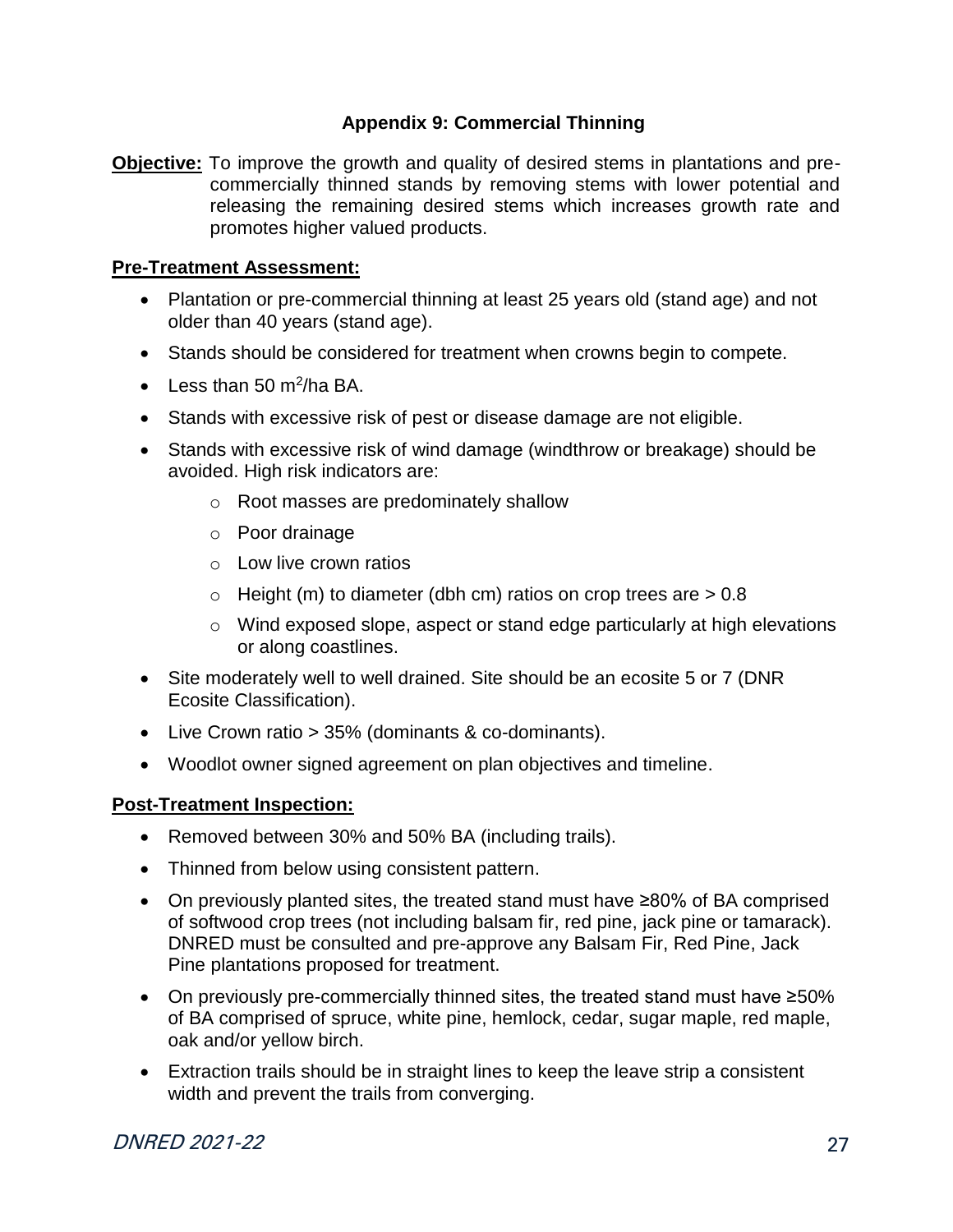- Leave strip width between trails should average between 15 m and 18 m. In all cases, the entire leave strip must be treated.
- Removal (priority) pecking order: defective, damaged or likely not to survive; trees with non-vigorous crowns.
- Crop tree damage incidents must be < 10% of crop trees (in BA sweeps).
	- $\triangleright$  exposed sapwood greater than 200 cm<sup>2</sup>;
	- $\geq$  > 20% crown damaged;
	- $\geq$  > 20% root system damaged
- Crop trees should have at least 3 sides of the crown released. Adjust for site quality and consider risk of windthrow.
- Trails should be  $\leq$  5 m.
- Untreated areas  $> 1000$  m<sup>2</sup> must be mapped out.
- A buffer (minimum 20 m) should be left on open stand edges to reduce risk of windthrow.
- Sampling: Plot intensity greater of one plot per ha or 4 plots per work area.

#### **Note:**

In 2021-22 DNRED is enco10uraging application of the Northern Hardwood Research Institute – Silviculture Prescription System (SPS). SPS may apply to stands that were previously pre-commercially thinned and which have a component of tolerant hardwood (including red maple).

Pre-treatment assessment criteria associated with risks (wind, pest, disease) and site still apply. A Woodlot Owner signed agreement is still required.

<span id="page-27-0"></span>Otherwise, where it can be shown that SPS was appropriate for the stand (using SPS keys) and it was fully applied and documented, the following SPS treatment will be eligible for funding as Commercial Thinning:

• CT – Commercial Thinning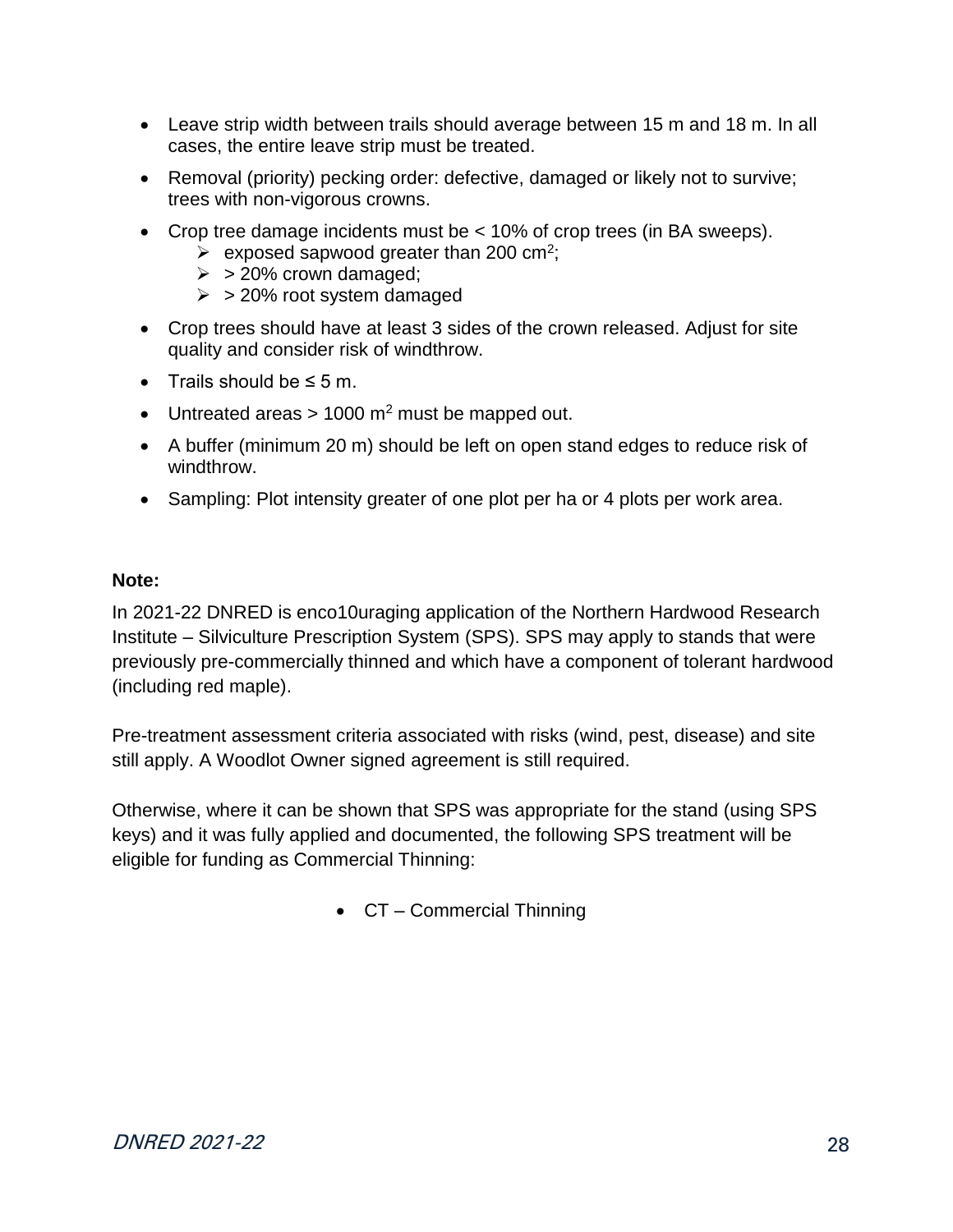#### **Appendix 10: Hardwood Stand Improvement**

**Objective:** To improve the growth and quality of desired trees in hardwood-dominated stands with abundant tolerant hardwood species by removing stems at risk of losing value and reducing competition among remaining crop trees which increases growth rate and promotes higher valued products.

#### **Pre-Treatment Assessment:**

- Eletween 26 and 40 m<sup>2</sup>/ha BA (>10 cm dbh class).
- 60% of BA in acceptable hardwood species (sugar maple, red maple, yellow birch, ash, basswood, disease free beech, oak, butternut, ironwood).
- > 30% of total BA are quality hardwood potential\*.
- Moderately-well to well drained, without evidence of unacceptable risk of wind throw, pest or disease damage and within Ecosite 5 or 7 (DNR Ecosite Classification).
- 10 years since last harvest treatment.
- Stands treated under the *New Brunswick Sugar Bush Silviculture Program* are not eligible.
- Woodlot owner signed agreement on plan objectives and timeline.
- A written prescription including pre-treatment stand information and treatment plan/objectives must be prepared by an RPF or CFT and be made available to DNRED if the treatment is selected for audit.

#### **Post-Treatment Inspection:**

- Removed between 20% and 40% BA (including trails).
- ≥ 80% of BA must be comprised of acceptable hardwood species (see pretreatment assessment species);  $\leq$  20% may be quality red spruce, white pine, hemlock or cedar.
- $\bullet$  > 50 % of total BA are quality hardwood potential\*.
- Thinned using consistent pattern.
- Crop tree spacing (> 80% of crop trees released on 3 sides).
- Should leave 5 large diameter trees/ha for course woody debris density, if possible.
- Trails  $< 5 m$ .
- Removal (priority) pecking order: defective and poor form trees, damaged or likely not to survive 10 years; intolerant hardwood, balsam fir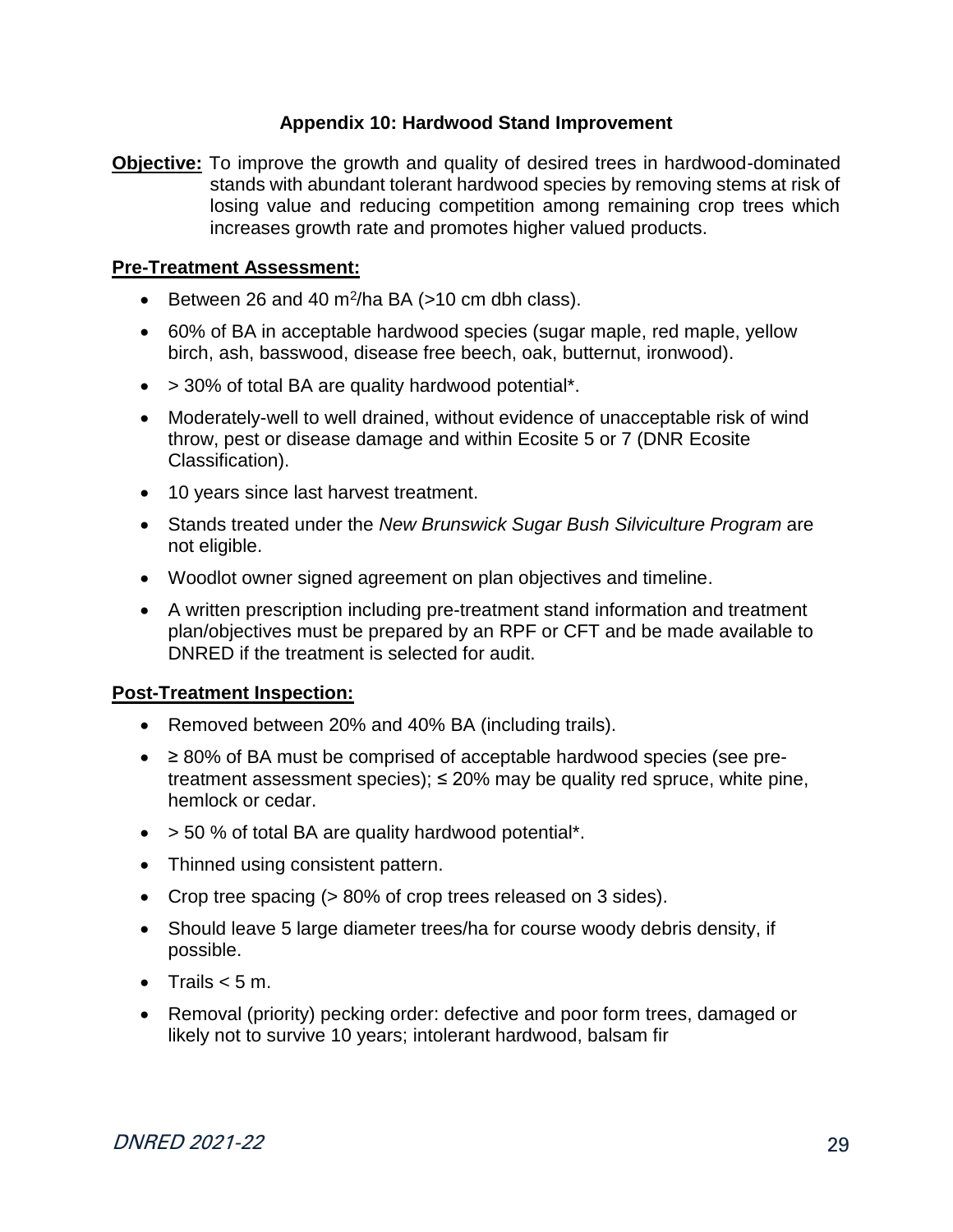- Crop tree damage incidents must be < 10% of crop trees (in BA sweeps).
	- $\triangleright$  exposed sapwood greater than 200 cm<sup>2</sup>;
	- $\geq$  > 20% crown damaged;
	- $>$  > 20% root system damaged
- Minimal damage of desirable regeneration and saplings
- Areas > 1000 m<sup>2</sup> either untreated or residual BA < 10m<sup>2</sup>/ha must be mapped out

Sampling: Plot intensity greater of one plot per ha or 4 plots per work area.

\* quality hardwood tree potential (acceptable growing stock): contains or has potential to contain at least 1 pallet  $log > 2.6$  m in length;  $> 10$  cm dbh; no rot, dry or dead wood, straight, no spiral cracks; NHRI tree form and risk rating guide shall be used to assess quality tree potential.

#### **Note:**

In 2021-22 DNRED is encouraging application of the Northern Hardwood Research Institute – Silviculture Prescription System (SPS). Hardwood Stand Improvement is well suited for SPS.

Pre-treatment assessment criteria associated with risks (wind, pest, disease) and site still apply. Stands treated under the *NB Sugar Bush Silviculture Program* are not eligible. It must be 10 years since the last harvest. A Woodlot Owner signed agreement is still required.

Otherwise, where it can be shown that SPS was appropriate for the stand (using SPS keys) and it was fully applied and documented, the following SPS treatment will be eligible for funding as Hardwood Stand Improvement:

<span id="page-29-0"></span>• SGS – Single with Group Selection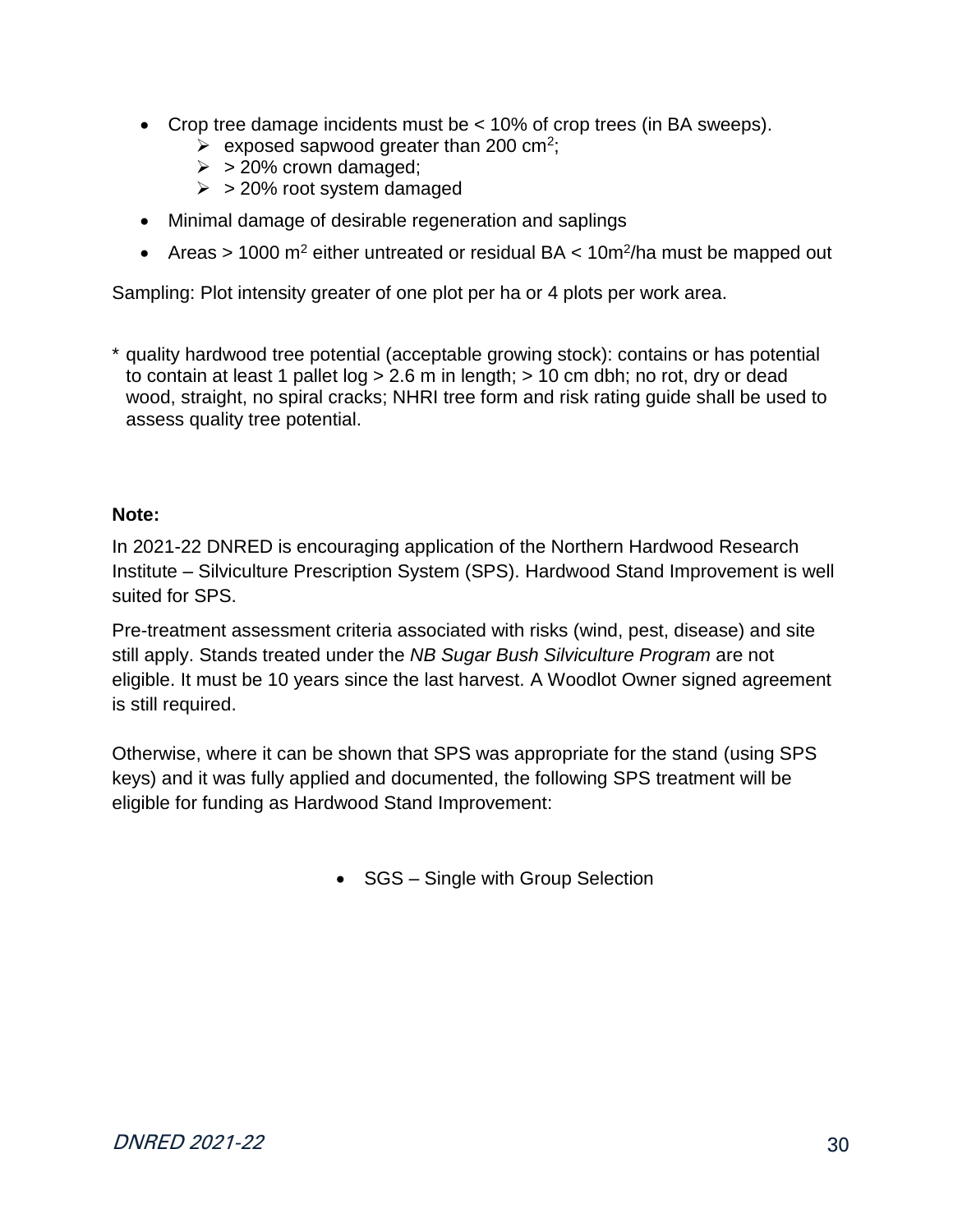#### **Appendix 11: Alternative Harvest Operating Plan**

**Objective:** To support the growth and quality of desired trees using alternative harvest systems which encourage regeneration, maintenance and growth of tolerant species and long-lived species. Harvest systems under this plan are intended to provide an alternative to even-aged harvest systems. Removal of stems which are at risk of losing value reduces competition among remaining crop trees. This increases growth rates and promotes higher valued products.

#### **Pre-Treatment Assessment:**

- Must present a harvest alternative to clearcutting or other even-aged systems.
- Stands with excessive risk of pest or disease damage are not eligible.
- Stands with excessive risk of wind damage (windthrow or breakage) should be avoided. High risk indicators are:
	- o Root masses are predominately shallow
	- o Poor drainage
	- $\circ$  Low live crown ratios (<35%)
	- $\circ$  Height (m) to diameter (dbh cm) ratios on crop trees are  $> 0.8$
	- o Wind exposed slope, aspect or stand edge particularly at high elevations or along coastlines.
- Does not include pre-merchantable thinning or semi-commercial thinning.
- Must include an objective to encourage regeneration and/or maintenance and/or improvement of key tolerant tree species and long-lived species. This includes tolerant hardwoods, spruce, white pine, cedar and hemlock. Red maple may also be included as it has been identified as a climate change adaptive species.
- Woodlot owner must sign an agreement on plan objectives and timeline
- A written prescription including pre-treatment stand information (including photos) and treatment plan/objectives must be prepared by an RPF or CFT and be made available to DNRED if the treatment is selected for audit.

#### **Post Treatment Inspection:**

- The treated stand must have ≥50% of BA comprised of sugar maple, red maple, yellow birch, oak, spruce, white pine, cedar and/or hemlock.
- Treated using a consistent pattern
- Harvest treatment must meet the requirements set forth in the prescription.
- Crop tree damage incidents must be < 10% of crop trees (in BA sweeps).
	- $\triangleright$  exposed sapwood greater than 200 cm<sup>2</sup>;
	- $\geq$  > 20% crown damaged;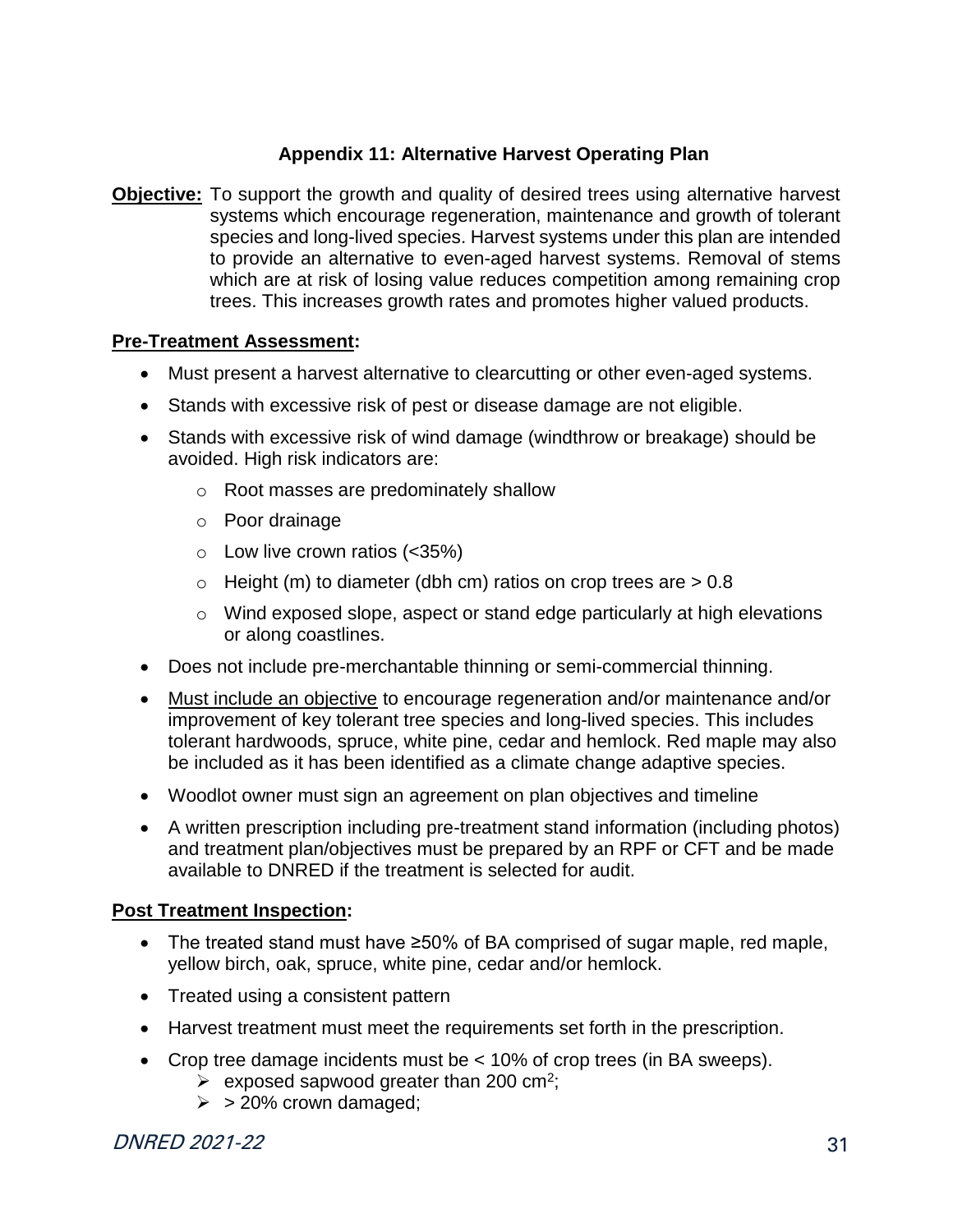- $\geq$  > 20% root system damaged
- Minimal damage of desired regeneration and saplings.
- Areas > 1000 m<sup>2</sup> either untreated or residual BA < 10m<sup>2</sup>/ha must be mapped out
- Sampling: Plot intensity greater of one plot per ha or 4 plots per work area.

#### **Note:**

In 2021-22 DNRED is encouraging application of the Northern Hardwood Research Institute – Silviculture Prescription System (SPS). In the case of Alternative Harvest Operating Plan, SPS may have broad application.

Pre-treatment assessment criteria associated with risks (wind, pest, disease) still applies. A Woodlot Owner signed agreement is still required.

SPS treatments (using SPS Keys) are eligible for funding where appropriate for the stand and can be fully applied and documented.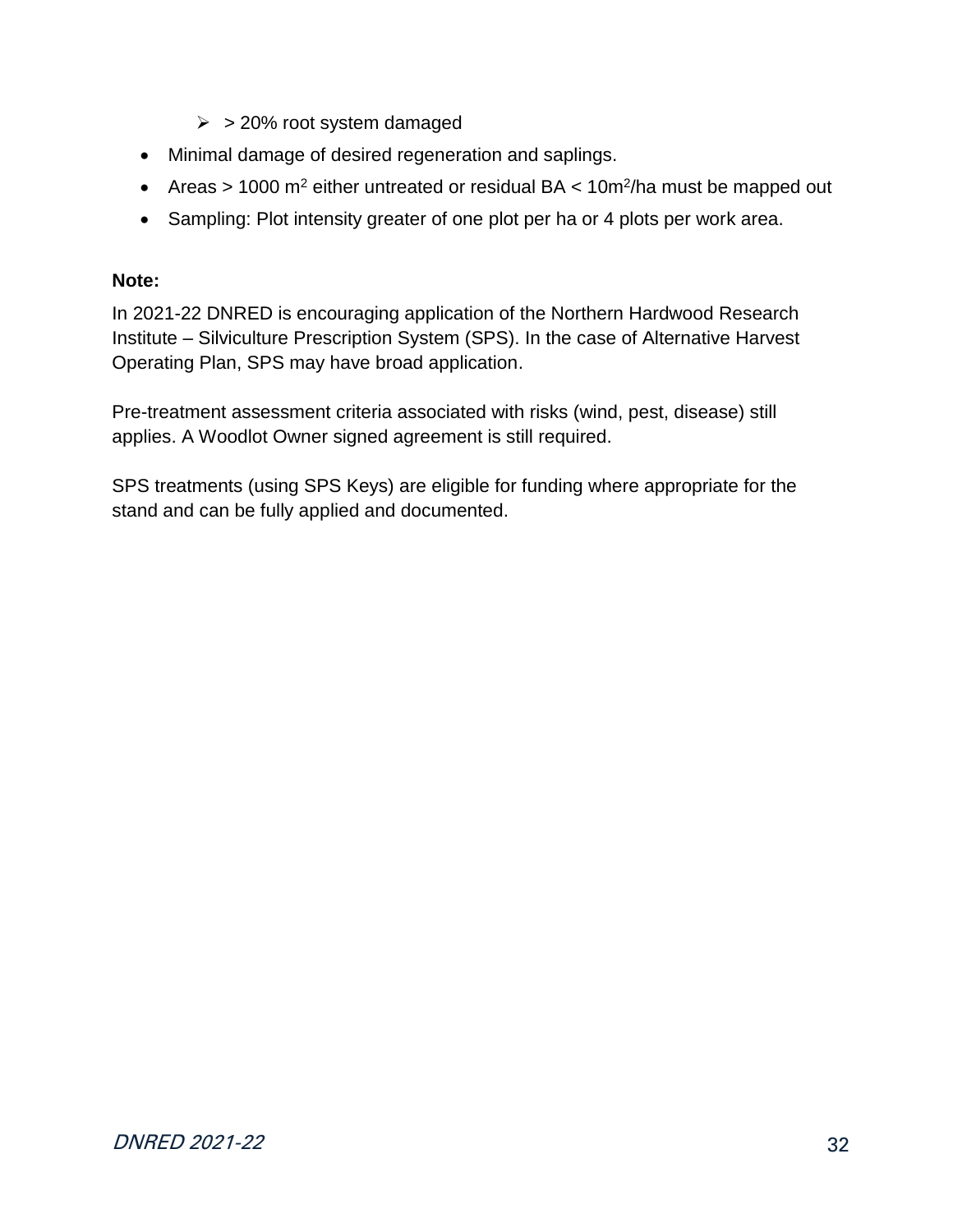#### **Appendix 12: Plantation Performance Monitoring - Year 3 & Year 8 or 9**

<span id="page-32-0"></span>**Objective**: To document plantation performance and to initiate release or cleaning treatment activities as warranted.

#### **Reporting Requirements**

- For all plantations established under this or other provincially funded programs, reports are to be submitted indicating the growth status during their 3<sup>rd</sup> and 8<sup>th</sup> or 9<sup>th</sup> year of development. The administration funding provided by the program to Marketing Boards is intended to cover the cost of this performance monitoring activity.
- There is an expectation that plantations be treated, as needed, in advance of Year 3 monitoring to control competing hardwood and herbaceous vegetation. This is normally accomplished with a herbicide treatment in the first or second growing season (see Appendix 6).
- Year 3 reports based on walk-through estimates must include the following:
	- ➢ Plantation treatment number; area, crop tree stocking, total softwood stocking, percent stocked softwood overtopped, showing growth interference or expected to become overtopped.
	- ➢ Recommendation (follow-up herbicide release vs. no action required) and scheduled time of planned release. Sites recommended for herbicide release treatment must meet criteria described in Appendix 6.
- Year 8 or 9 reports based on a walk-through assessment must include the following:
	- ➢ Plantation treatment number;
	- ➢ Area;
	- ➢ Estimated planted crop tree stocking and total softwood stocking;
	- $\triangleright$  Estimated hardwood stocking:
	- $\triangleright$  Estimated percent softwood stocked plots experiencing competition;
	- ➢ Estimated density of all commercial species. Specify hardwood and softwood densities;
	- ➢ Recommendation (cleaning vs no action required) and scheduled time of required cleaning. Sites recommended for cleaning treatment must meet criteria described in Appendix 2.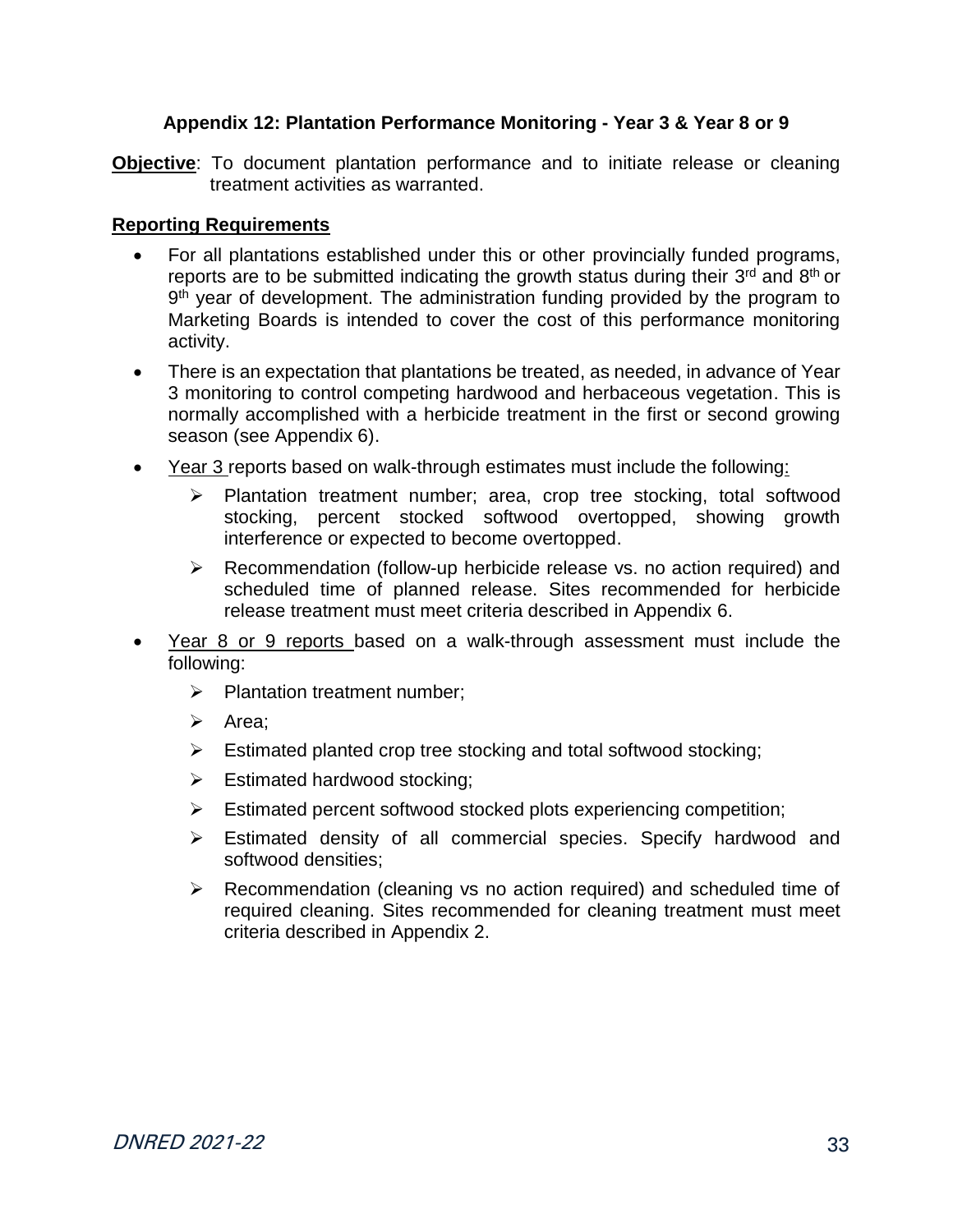#### <span id="page-33-0"></span>**Appendix 13: Required Plot Sizes for Pre-Treatment Assessment & Post-Treatment Inspections**

| Density/Quality               |                           |                                   |
|-------------------------------|---------------------------|-----------------------------------|
| <b>Activity</b>               | <b>Pre-Treatment</b>      | <b>Post-Treatment</b>             |
| Thinning & cleaning           | 6.7 $m^2$ , 1.46 m radius | 40 m <sup>2</sup> , 3.57 m radius |
|                               | $1/1,500$ ha              | $1/250$ ha                        |
| Fill planting & full planting | N/A                       | 40 m <sup>2</sup> , 3.57 m radius |
|                               |                           | $1/250$ ha                        |
| Herbicide site preparation or | No requirement            | No requirement                    |
| release                       |                           |                                   |

| <b>Stocking</b>               |                                  |                                  |  |
|-------------------------------|----------------------------------|----------------------------------|--|
| <b>Activity</b>               | <b>Pre-Treatment</b>             | <b>Post-Treatment</b>            |  |
| Thinning & cleaning           | 5 m <sup>2</sup> , 1.26 m radius | 5 m <sup>2</sup> , 1.26 m radius |  |
|                               | $1/2,000$ ha                     | 1/2,000 ha                       |  |
| Fill planting & full planting | $5 m2$ , 1.26 m radius           | $5 m2$ , 1.26 m radius           |  |
|                               | $1/2,000$ ha                     | 1/2,000 ha                       |  |
| Herbicide site preparation or | 5 m <sup>2</sup> , 1.26 m radius | 5 m <sup>2</sup> , 1.26 m radius |  |
| release                       | 1/2,000 ha                       | 1/2,000 ha                       |  |

| <b>Planting Opportunities</b> |                                             |                       |  |
|-------------------------------|---------------------------------------------|-----------------------|--|
| <b>Activity</b>               | <b>Pre-Treatment</b>                        | <b>Post-Treatment</b> |  |
| Site Preparation              | 5 m <sup>2</sup> , 1.26 m radius<br>1/2,000 | See planting stocking |  |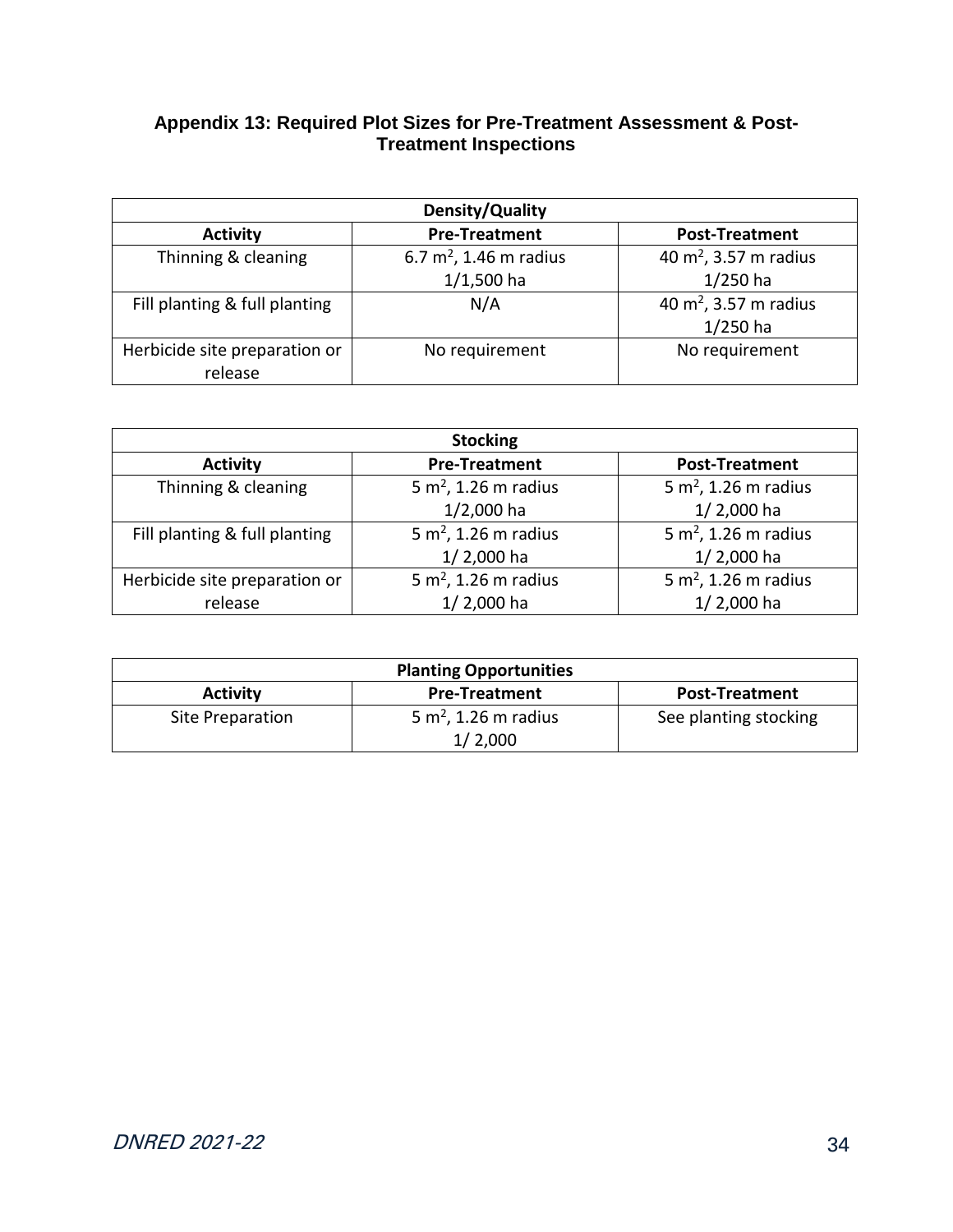**Appendix 14: Landowner Agreement**



#### <span id="page-34-0"></span>**Landowner Agreement for Participation in the Department of Natural Resources and Energy Development (DNRED) 2021-22 New Brunswick Private Woodlot Silviculture Program**

**Background:** The New Brunswick Private Woodlot Silviculture Program has provided financial incentive to landowners interested in conducting specific silvicultural treatments on private woodlots. The program targets stand establishment activities (site preparation and plantation establishment), early interventions (herbicide, plantation cleaning and precommercial thinning), and stand improvement harvests (commercial thinning, hardwood stand improvement and alternative harvest operating plans) all of which necessitate several decades for the benefits to mature.

Program assistance is available on properties providing the following conditions are met;

- all program requirements and treatment criteria listed in this manual are met;
- the registered landowner agrees in writing to manage the treatment area in a manner consistent with the time frame necessary to produce primary wood products;
- the registered landowner agrees to repay moneys received under this program should they fail to manage area that is treated under this program prior to the production of primary wood products, and;
- DNRED staff members may enter upon and pass through these private properties without being liable for trespass at any time during or after treatment to check compliance with criteria, rules and regulations outlined in this manual.

#### **LANDOWNER AGREEMENT:**

I Letterman the registered landowner of the property identified by PID #  $\blacksquare$  . I have read and understand this document. I agree that in accepting financial assistance under this program, I am committing this treatment area to the production of primary forest products. I understand and acknowledge that production of primary forest products is a process that typically requires a time frame measured in decades. I agree to manage this treatment area in a manner consistent with the time frame necessary to produce primary wood products. I agree to allow DNRED staff members to enter upon and pass through my properties at any time during or after treatment to check compliance with criteria, rules and regulations outlined in this manual. I also agree to repay moneys received under this program should I fail to manage area treated in a manner that is consistent with the time frame necessary for production of primary wood products. I acknowledge that I have read the *2021-22 New Brunswick Private Woodlot Silviculture Manual* and understand the contents within. I understand

DNRED 2021-22